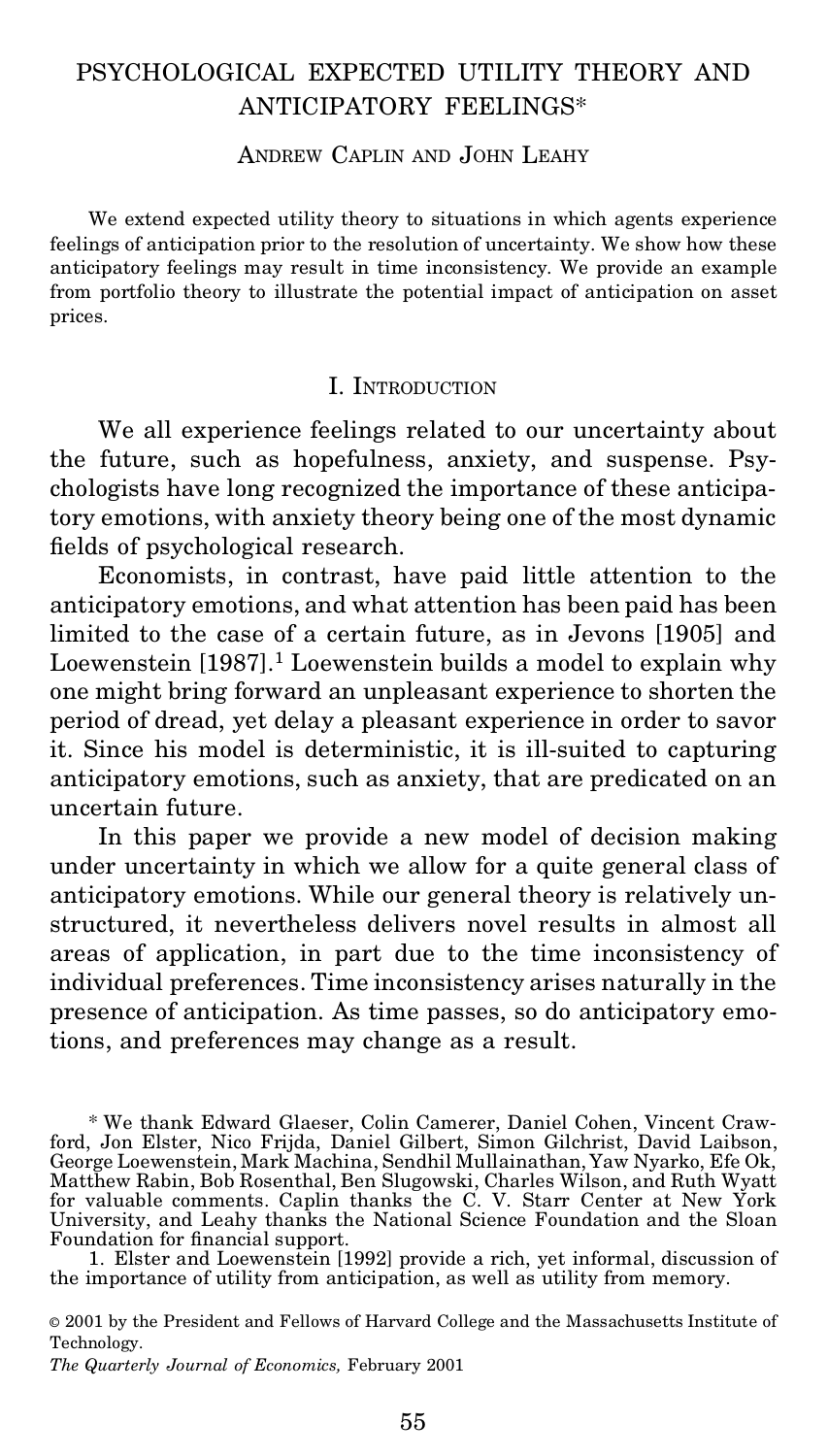We begin in Section II with a brief and highly selective survey of some of the relevant psychological literature on anticipation. We focus our discussion on the nature and determinants of anxiety, since this has been a particularly active area of research. For our purposes, the most important conclusions are that anxiety is anticipatory and that the desire to reduce anxiety motivates many decisions.

In Section III we show how to extend the expected utility model to incorporate anticipation. Our approach is to expand the standard prize space to include anticipatory emotions such as suspense and anxiety, and to model how lotteries over future physical prizes influence these emotions. We then place our preferences into a two-period decision problem, and prove that optimal strategies exist. Because we expand the state space to include states of mind, we refer to our model as the psychological expected utility model.

In Section IV we specialize the model and focus on the portfolio decisions of an anxious saver. We argue that the incorporation of anxiety into asset pricing models may help explain both the equity premium puzzle and the risk-free rate puzzle. Safe assets, by providing secure returns, may reduce anxiety even before final consumption takes place. They therefore provide an extra benefit in addition to the smoothing of final consumption across states, serving to reduce the risk-free rate. Stocks and other risky assets, however, by increasing the variance of the portfolio, tend to increase anxiety in the period before final consumption takes place. Hence owning stocks involves an extra cost in addition to increasing the variance of final consumption, which increases their required return.

Anxiety complements risk aversion in our discussion of the risk-free rate puzzle and the equity premium puzzle. The discussion in Section IV, however, also points out several differences between anxiety and risk aversion. One is that anxiety may respond more directly to possibilities than to probabilities so that agents may appear to "overreact" to small probability events. Another is that anxiety is an anticipatory emotion, whereas risk aversion is a static concept. Hence there will be a time profile to anxiety that is absent in attitudes toward risk. Finally, we discuss the interaction between anxiety and attention, and show how agents may avoid anxiety by putting their heads in the sand with the obvious consequences for the quality of decision making.

Section V discusses other applications and extensions of the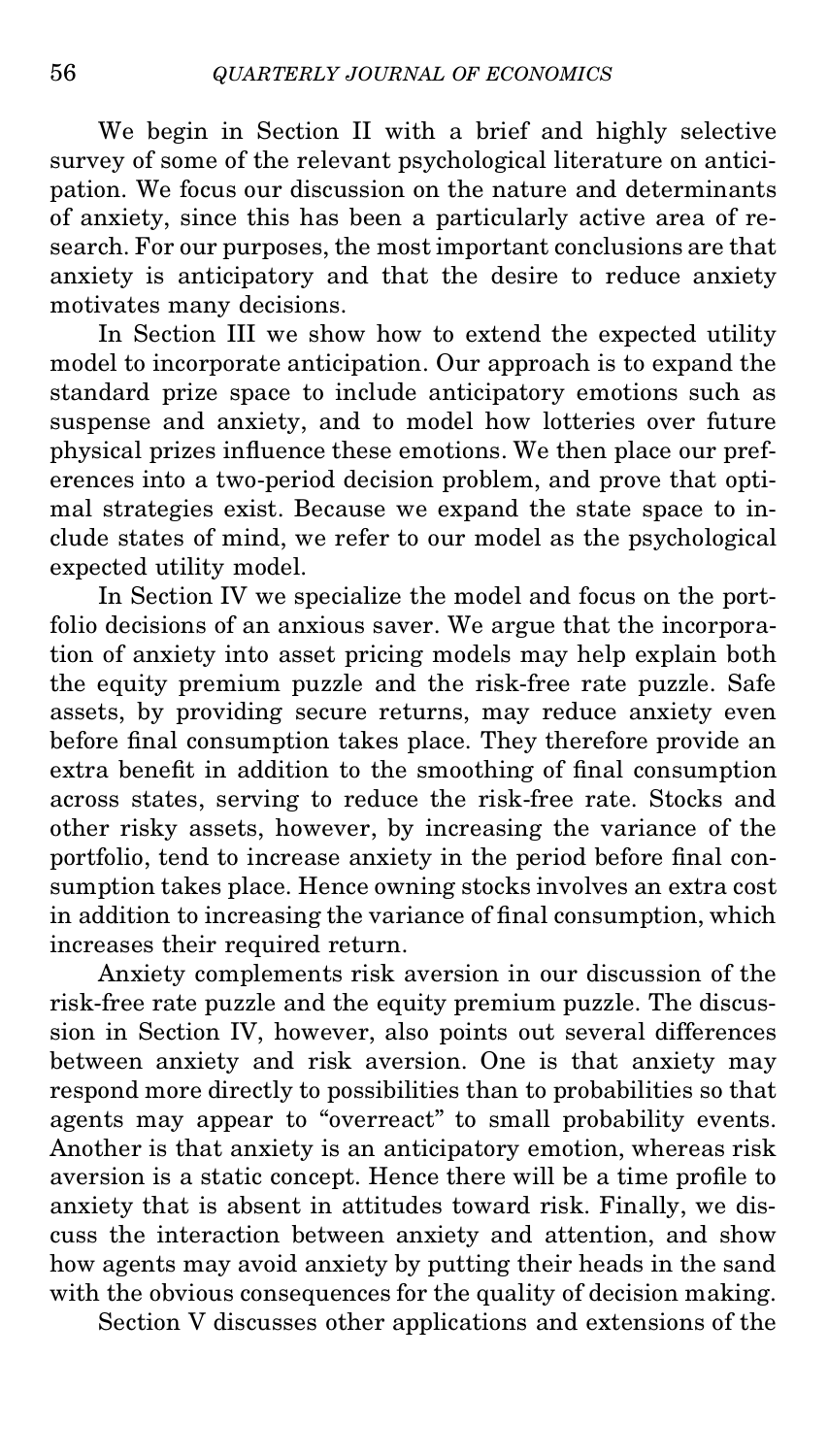framework. Section VI discusses the relationship between our work and prior work in decision theory. Section VII briefly discusses some of the policy implications of the model. Section VIII contains concluding remarks.

## II. AVERSIVE FEELINGS ABOUT FUTURE LOTTERIES: THEORY AND EVIDENCE

To motivate our model, we present evidence from the psychological literature on the anxiety, worry, and fear constellation of emotions. We first outline qualitative theories of anxiety, and discuss the experimental evidence on the determinants of anxiety. We then present evidence that people make choices that are aimed at lowering their level of anxiety.

# *II.A. Determinants of Anxiety*

Two agreed principles of anxiety theory are that the emotion is *anticipatory* and *aversive.* According to the glossary of the Diagnostic and Statistical Manual of Mental Disorders [American Psychiatric Association 1987], the term anxiety denotes "apprehension, tension, or uneasiness that stems from the anticipation of danger" [p. 392]. Recent work on worry is even more clear-cut in this regard:<sup>2</sup> "Worry is a cognitive phenomenon, it is concerned with future events where there is uncertainty about the outcome, the future being thought about is a negative one, and this is accompanied by feelings of anxiety" [MacLeod, Williams, and Bekerian 1991, p. 478].

Research indicates that these anticipatory feelings can be acute. Andrykowski, Redd, and Hatfield [1985], for example, document that many patients who are due to receive chemotherapy experience bouts of vomiting and related noxious symptoms during the 24 hours *prior to* treatment. In some cases the anticipation of an event may be worse than the event itself. Lazarus [1966] provides a survey of experiments demonstrating that certain forms of physical pain, such as pinpricks, do not produce measurable psychological-stress reactions beyond those produced by the mere anticipation of such conditions.<sup>3</sup>

<sup>2.</sup> As Eysenck [1997] points out, Aristotle was already clear on the subject:<br>"Let fear then be a kind of pain or disturbance resulting from the imagination of<br>impending danger, either destructive or painful" [Aristotle in

<sup>3.</sup> Whereas much anxiety is purely anticipatory, there is also evidence that anxiety can be learned. In their study of patients' levels of anxiety prior to their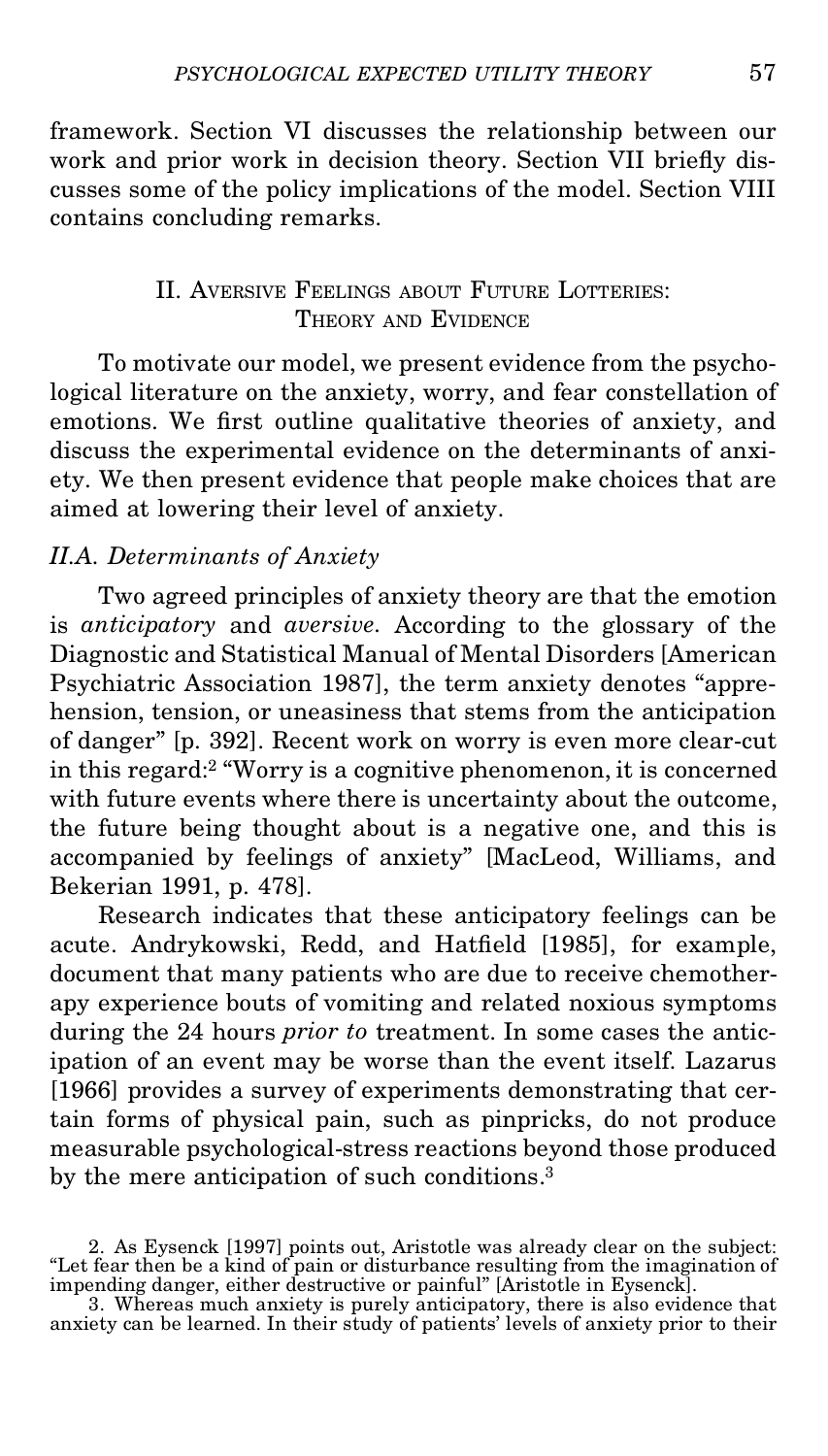It is now widely believed that the anticipatory and unpleasant nature of fear are two aspects of an innate mammalian "fear system." Many theorists view fear as a "basic emotion" with a profound evolutionary role in species preservation.<sup>4</sup> In work with both rats and humans, LeDoux [1993] has established the important role of the amygdala in the preconscious evaluation of a stimulus as representing a potential threat. This evaluation serves to trigger a set of internal and external responses that aid in the further evaluation of the frightening stimulus, with conscious feelings of fear and anxiety representing but one part of this overall system. In this vision, the aversive nature of anxiety is connected to the appropriate "flight" response.

The fact that there are important neurological and physiological concomitants of anxiety has proved very important in establishing higher measurement standards in the field of anxiety research than in most other branches of psychological theory. In the early experimental literature, skin conductance and pulse rate were among the key measures used, in addition to selfreported data. The arsenal of available measures is currently undergoing rapid expansion, as experimentalists manipulate the environment to induce fear, and then measure as many aspects as possible of the bodily and neurological response.<sup>5</sup>

### *II.B. Anxiety and Choices*

Experimentalists have uncovered many regularities in the determinants of anxiety. One is that an extended waiting period before a stressful event results in a markedly greater buildup of anxiety than does a shorter waiting period [Nomikos et al. 1968]. This suggests that it may be better to undertake an anxietyinducing task immediately in order to shorten the duration of the anxiety. A number of studies support this intuition. Cook and Barnes [1964] performed some early experiments linking feelings

first six doses of chemotherapy, Jacobsen, Bovberg, and Redd [1996] are interested in the dynamic pattern of anxiety. Their results are broadly supportive of a simple model of learning theory, whereby a bad experience in an earlier chemotherapy session results in elevated anxiety prior to subsequent sessions.

<sup>4.</sup> The origin of this work is Darwin's theory of mammalian facial expressions as defining of emotions. In support of this, it has been found that there is tremendous cross-cultural agreement about which facial expressions convey fear, as opposed to other emotions, such as elation.

<sup>5.</sup> See Gerritsen et al. [1996] for an application of this methodology to social fear, and Cacciopo et al. [1993] for a rich discussion of studies that attempt to distinguish fear responses from other emotional responses.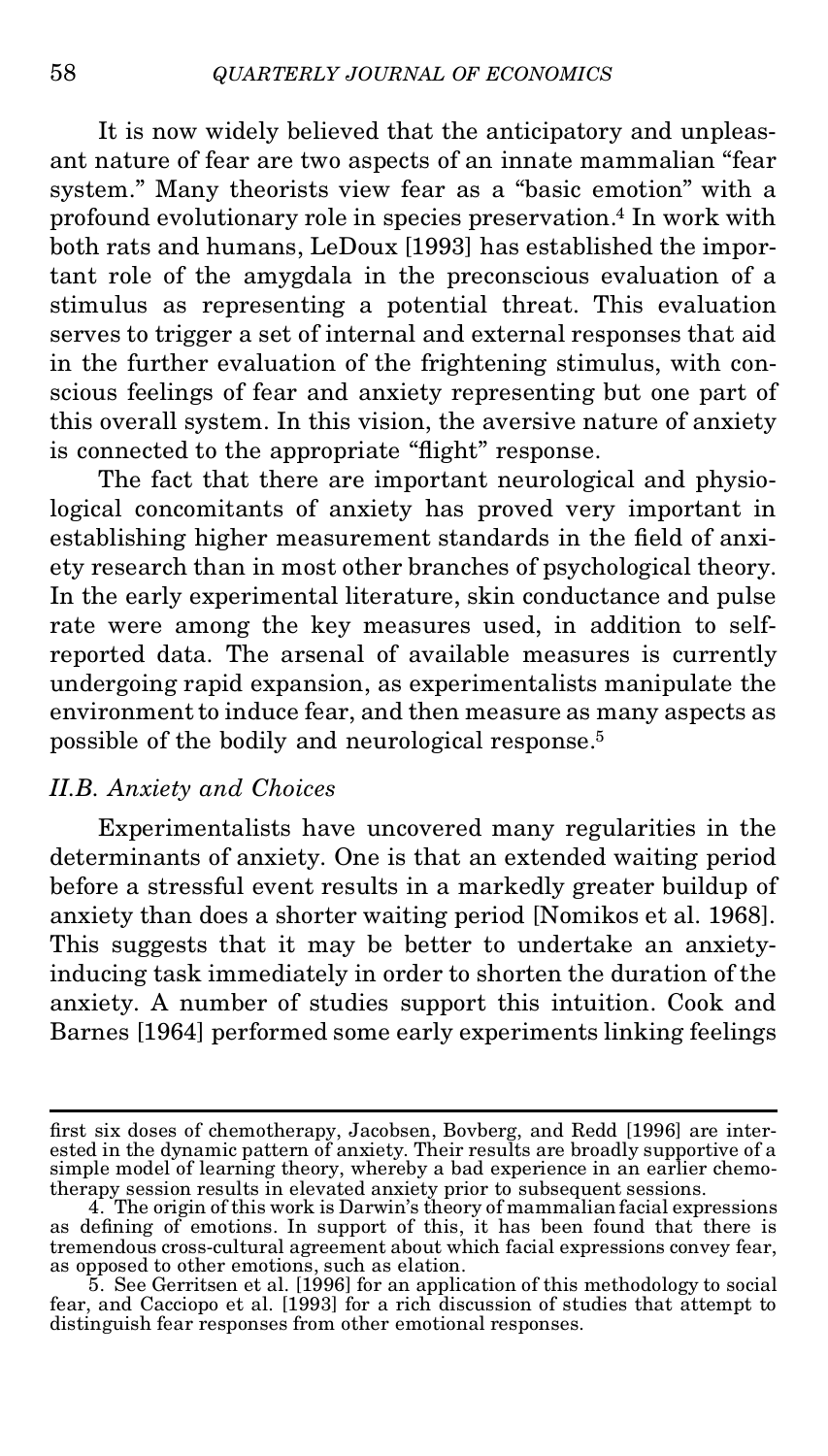of anxiety to choice behavior. They offered subjects a choice between a large immediate electric shock and a lesser shock that would be delayed by eight seconds. They found that many subjects chose the larger shock rather than waiting anxiously for the smaller shock. A similar pattern was identified by Loewenstein [1987], who used a survey technique to confirm that many subjects would prefer an immediate electric shock over a shock delayed by 24 hours.

There has also been a significant volume of research on whether additional information about an upcoming event will serve to raise or to lower anxiety. The pioneering work in this area is due to Janis [1958], who believed that providing information prior to a medical procedure would stimulate the "work of worrying" that would initially raise anxiety, but subsequently lower anxiety (and possibly speed recovery). Consistent with this theory, Klusman [1975] reported results of an experiment in which childbirth information generally lowered anxiety, and lowered patient self-reports of pain.

It is now widely accepted that not all individuals want or benefit from information, and that information actually serves to raise anxiety in some cases. In one of a number of similar studies, Miller and Mangan [1983] performed an experiment on subjects who were about to undergo a stressful medical procedure (coloscopy). The patients first completed a questionnaire upon the basis of which they were categorized as either "blunters" or "monitors:" blunters answered the survey in a manner suggestive of information avoidance, while monitors' answers suggested a pattern of information gathering. Voluminous prior information about the procedure was then provided to half of the monitors and half of the blunters, with minimal information given to the others. The results confirmed the theory that more information lowered the anxiety level of the monitors, but raised the anxiety level of the blunters.<sup>6</sup>

Given that information influences anxiety, it is not surprising that people often collect information in a way that reduces anxiety. The desire of some subjects to avoid information in anxiety-inducing situations was confirmed experimentally by

<sup>6.</sup> The discovery of widely divergent anxiety responses to information is part of a broader analysis of differences in anxiety responses across individuals. The distinction between anxiety-inducing external states of the world, and anxietyproneness as an individual trait has been central in the recent theoretical literature [Spielberger 1972].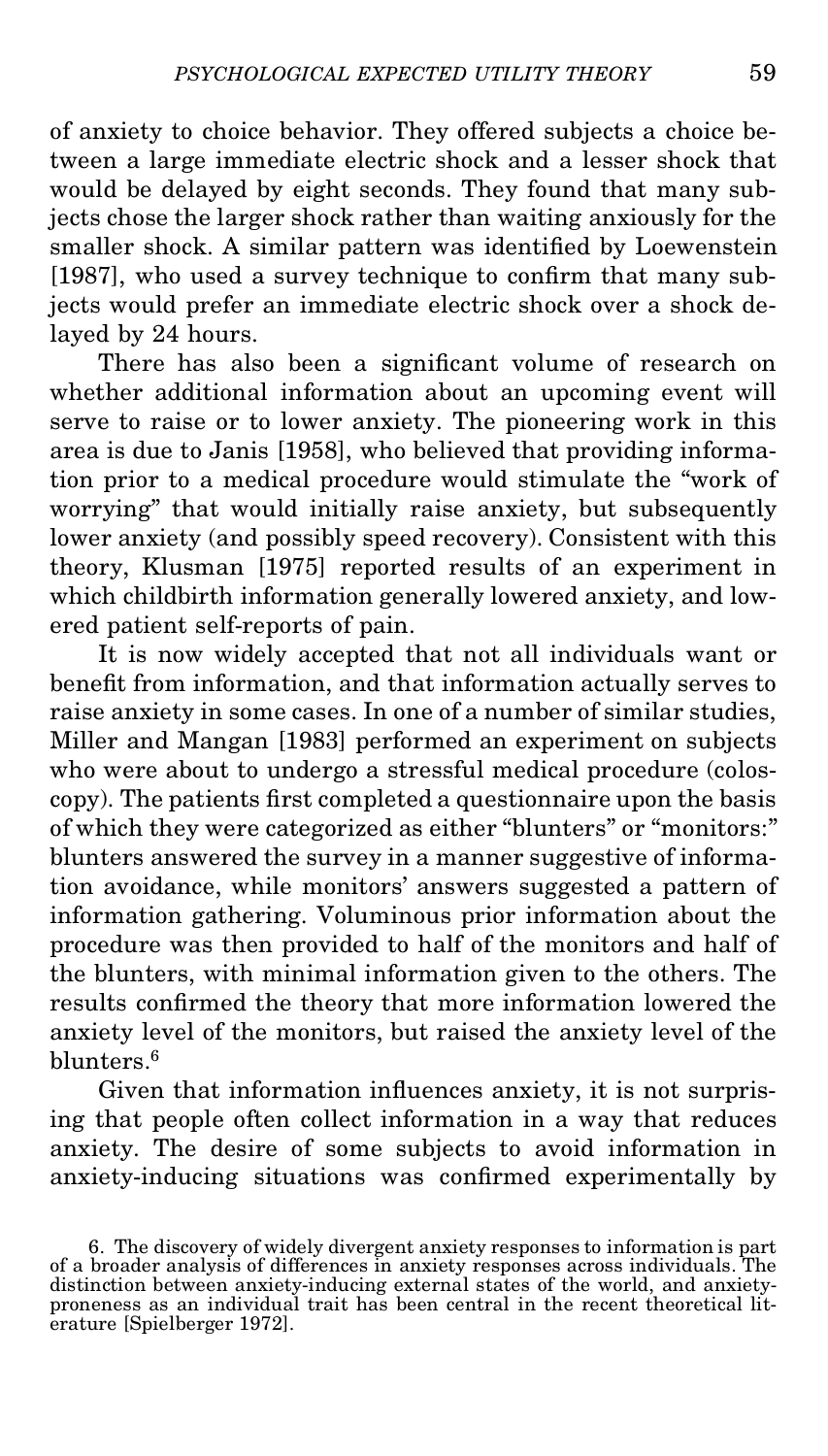Averill and Rosenn [1972] (see Section V below for details). More recently, these findings have moved out of the laboratory and into the field. In a study by Lerman et al. [1998], subjects who had earlier given a blood sample were told that their blood sample had been analyzed to identify whether or not they were carriers of one of two genetic mutations that indicate susceptibility to breast cancer later in life. Subjects were then asked whether or not they wanted to know the result of the test. Despite the clear planning advantage of knowing one's status, a large set of experimental subjects reject this information. Of the 396 individuals who were included in the study, 227 chose to receive the information, while the remaining 169 declined.

## *II.C. Toward a Decision-Theoretic Framework*

The psychological research on anxiety needs to be placed in a decision-theoretic setting in order to ask and answer the many important policy questions that are raised. The framework must respect the qualitative findings that anxiety is anticipatory and aversive. Where possible, the level of anxiety should be related to beliefs in a manner that fits with the experimental evidence, and the theory should therefore have no difficulty in matching the findings concerning how anxiety influences choices. Finally, the model should allow us to develop decision-theoretic and gametheoretic approaches in order to identify welfare-enhancing policies in settings in which anxiety matters. Our model is designed to accomplish these broad objectives not only for the case of anxious feelings, but also for the broader class of anticipatory emotions.

#### III. THE GENERAL FRAMEWORK

The model has three components. The first is a definition of the relevant prize space. We replace the standard prize space with a space of "psychological states," comprising a complete (for model purposes) description of the individual's state of mind. An individual can experience many different mental states such as anxiety or excitement, and it is these that we connect to the agent's level of utility and well-being. The second component of the model is a formal description of the space of lotteries in the physical world, and of the manner in which uncertainty about these lotteries resolves over time. The final component is a mapping that connects physical lotteries with mental states. We refer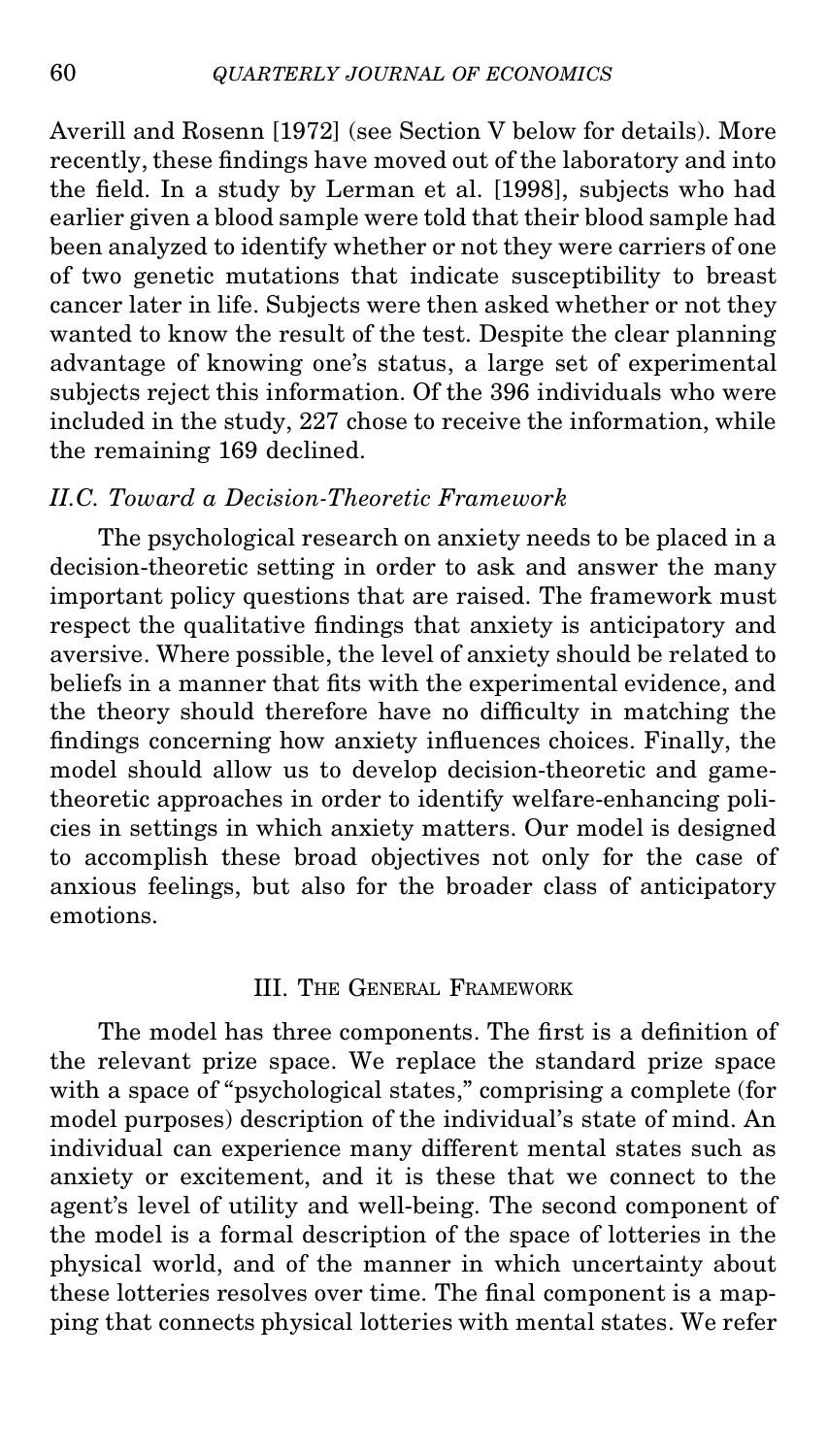to the complete model as the *psychological expected utility* model. After presenting the basic model, we develop the corresponding decision-theoretic framework and prove that optimal strategies exist.

# *III.A. The General Model of Individual Preferences*

We model an agent's state of mind as a vector of real numbers. Formally, there are two periods and two spaces,  $X_t \subset R^{n_t}$ ,  $t = \{1, 2\}$ , that represent the possible psychological states in each of the two periods. Let *X* denote the product space  $X_1 \times X_2$ . The space of psychological lotteries  $P(X)$  is the space of all Borel probability distributions on *X*. We endow *X* with the product topology and  $P(X)$  with the topology of weak convergence. Since each space  $X_t$  is separable, *X* is separable, and  $P(X)$  is separable and metrizable (by the Prohorov metric).

Note that  $P(X)$  is a mixture space: for  $\lambda \in [0,1]$  and  $p, q \in$  $P(X)$ , there exists an element of  $P(X)$ , which we shall denote  $p\lambda q$ , that assigns to each Borel measurable subset  $A \subset X$  the probability  $\lambda p(A) + (1 - \lambda)q(A)$ .

We assume that the decision maker has a preference relation  $\geq$  defined on psychological lotteries  $P(X)$  that satisfies standard axioms for choice under uncertainty, including a substitution axiom.

ASSUMPTION 1. Make the following assumptions on  $\geq$ :

- (i)  $\geq$  is complete and transitive;
- (ii) for all *p*,  $q, r \in P(X)$  and  $\lambda \in [0,1], p \geq q$  implies  $p\lambda r$  $\int \frac{\partial}{\partial x}$
- (iii) given *p*, *q*, *r*  $\in$  *P*(*X*) such that *p*  $\geq$ *q* and *q*  $\geq$ *r*, there exist  $\lambda_1, \lambda_2 \in [0,1]$  such that  $p\lambda_1 r \gtrsim q$  and  $p\lambda_2 r \lesssim q$ ;
- (iv) for all *p*,  $q \in P(X)$ ,  $(p_1, p_2) = (q_1, q_2)$  implies that  $p \sim$
- $q$ ;<br>
(v)  $\lesssim$  is continuous in the topology of weak convergence.<sup>7</sup>

Assumption 1(ii) is the substitution axiom, which we assume

7. A binary relation  $\geq$  defined on a mixture space  $\Omega$  is continuous if for all *x*,  $y, z \in \Omega$ :

$$
\{\lambda\in[0,1]:x\lambda y\ \mathop{}_{\textstyle \sim}^{\textstyle >} z\}
$$

and

$$
\{\lambda \in [0,1]: z \ \text{and} \ x\lambda y\}
$$

are closed.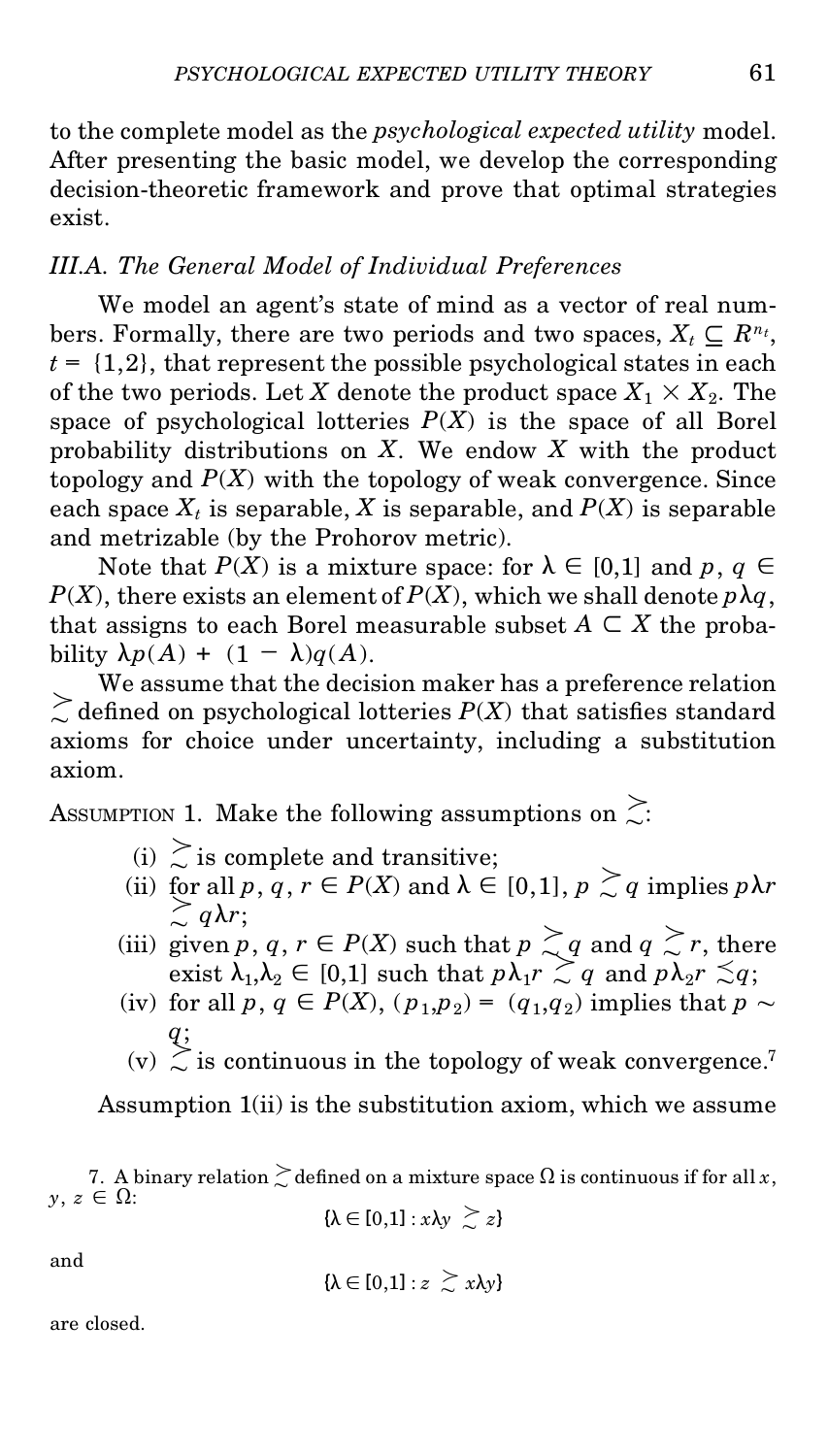holds on the space of psychological lotteries. Assumption 1(iv) is sufficient for the additive separability of preferences over time, which we assume for convenience.

Assumption 1 is sufficient to ensure that there exists an expected utility representation of  $\gtrsim$  (see Fishburn [1982], Theorem 10.1 and p. 73). Let *Erf* denote the expectation of the random variable *f* with respect to the measure *r*.

PROPOSITION 1. Given Assumption 1, there exists a bounded, continuous function  $U: X \to R$  such that for  $p, q \in P(X), p \geq$ *q* if and only if  $E_p U \ge E_q U$ . In addition, the function  $U: X \rightarrow Y$ *R* has a time additive representation,

$$
U(x) = u_1(x_1) + u_2(x_2),
$$

where  $u_t: X_t \to R$ , for  $t \in \{1,2\}$ .

Turning to the physical lotteries, the basic data are two spaces describing all of the physical prizes that the agent may receive in each period,  $Z_t \in \mathbb{R}^{m_t}$ ,  $t \in \{1,2\}$ . Since our concern is anticipation, the timing of physical and psychological lotteries and utility is important. We take as our convention that the period *t* psychological state is realized at the end of period *t*, immediately after the physical state for the period is realized. Hence there is no time for anticipation within a period. Given the two-period setup, this means that the agent will only experience feelings of anticipation in the first period. Those feelings will only concern the second-period uncertainty that remains unresolved after the outcome of the first-period lottery has been realized. Since there are no anticipatory feelings in the second period, we make the simplifying assumption that the physical and psychological reward spaces are the same in the second period,  $Z_2 = X_2$ . This is equivalent to assuming that only the actual physical prize in period 2 influences that period's psychological state.

The first period is more subtle. To capture anticipatory emotions, we allow the psychological prize in period 1 to depend not only on the physical prize received in the first period, but also on the remaining uncertainty concerning the physical prize that will be realized in the second period. To capture this, we follow the methods of Kreps and Porteus [1978] to formalize evolving uncertainty. Let  $Z_1$  be the space of physical prizes in period 1, and *L*<sup>2</sup> the space of Borel probability distributions over period 2 prizes. Define  $Y_1 = Z_1 \times L_2$ , and let  $L_1$  be the space of Borel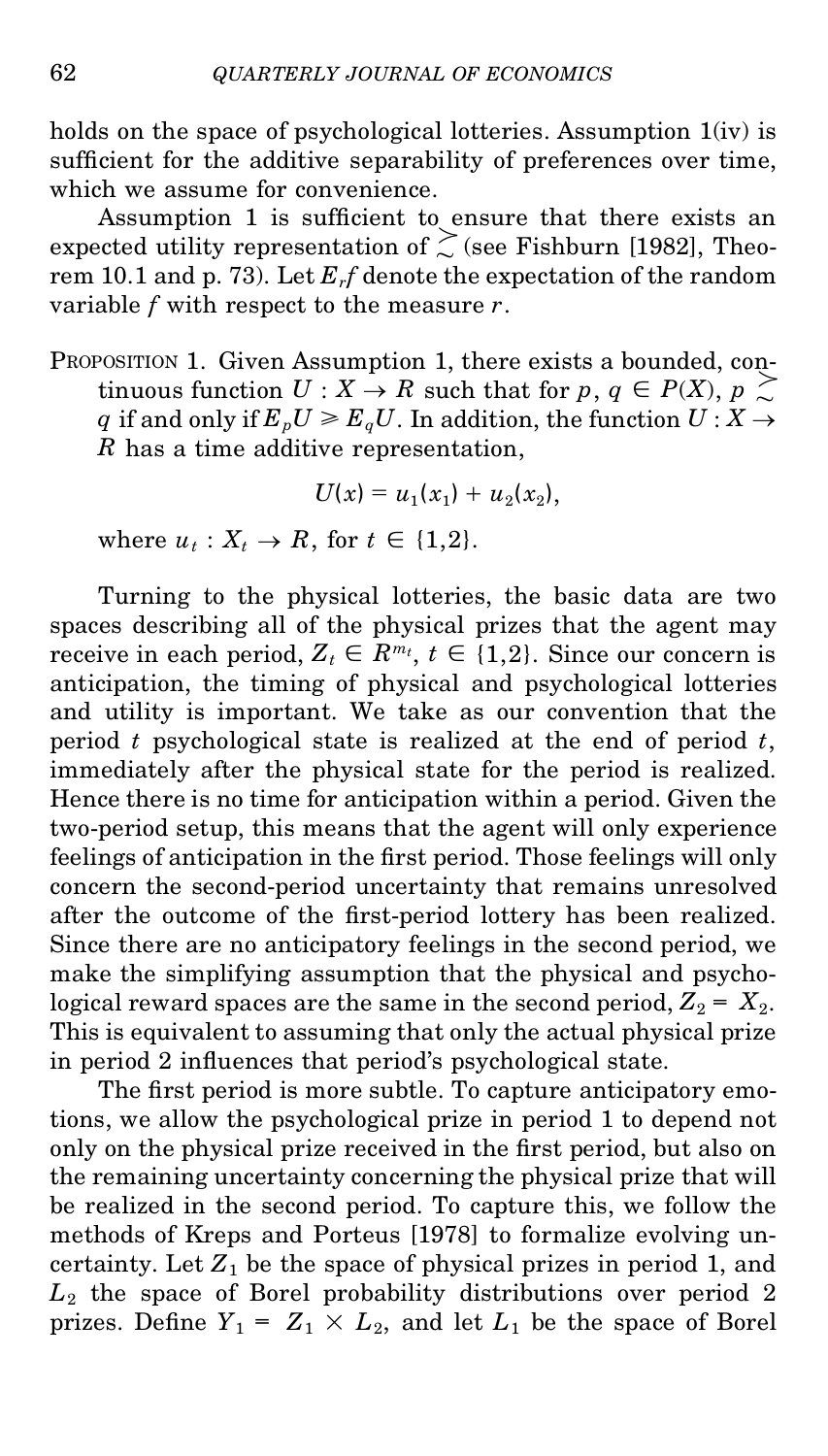probability measures over  $Y_1$ . We endow  $Y_1$  with the product topology, and  $L_1$  with the topology of weak convergence. It can be shown that both  $L_1$  and  $Y_1$  are separable, metrizable spaces (see Kreps and Porteus [1978]).

The elements of  $Y_1$  can be thought of as the pure outcomes in the first period; these pure outcomes include a prize from  $Z_1$  and a lottery over future prizes from *L*2. Each such outcome determines just how much uncertainty regarding the second-period prize remains to be resolved in the second period. Thus, a lottery  $l_1 \in L_1$  specifies the period 1 view of the likely state of knowledge at the end of the period. In this way, a lottery  $l_1 \in L_1$  encodes the timing of the resolution of uncertainty. Following Kreps and Porteus, we refer to each element  $l_1 \in L_1$  as a *temporal lottery*.

To complete our model of preferences, we define the function  $\phi: Y_1 \to X_1$  which gives the psychological state that results from an agent facing the outcome  $y_1 \in Y_1$ . We assume that  $\phi$  is continuous.

We are now in a position to define the utility function over temporal lotteries. This utility function is induced by the mapping  $\phi$  and the utility function over psychological prizes. Given  $y_1 = (z_1, l_2) \in Y_1$ 

(1) 
$$
V_1(y_1) = u_1(\phi(y_1)) + E_{l_2}[u_2(x_2)].
$$

*V*<sup>1</sup> looks like a standard time-separable expected utility function except for the presence of  $l_2$  in first-period utility. Given any two temporal lotteries  $l_1$ ,  $l'_1 \in L_1$ ,  $l_1 \gtrsim l'_1$  if and only if  $E_{l_1}V_1(y_1)$  $\geq E_{l_1} V_1(y_1).$ 

As we will see in Section IV, it is  $\phi$  that gives the theory structure. It is in this mapping that we capture different psychological attitudes toward uncertainty.<sup>8</sup>

### *III.B. A General Decision Problem*

We consider decision problems with the following general structure. Given an initial state  $s_1 \in S_1$ , the agent chooses an action  $\alpha \in A_1$  from a feasible set  $\Gamma_1(s_1) \subseteq A_1$ . The initial state and action determine the physical payoff in the first period according to a payoff function,  $\eta: S_1 \times A_1 \rightarrow Z_1.$  Between the first

<sup>8.</sup> The nature of the model as a formulation of anticipatory feelings is cap-tured in the assumption that the period *t* feelings are based purely on the current physical prize and uncertainty that is as yet unresolved. The past prizes and past psychological states play no role in determining current feelings.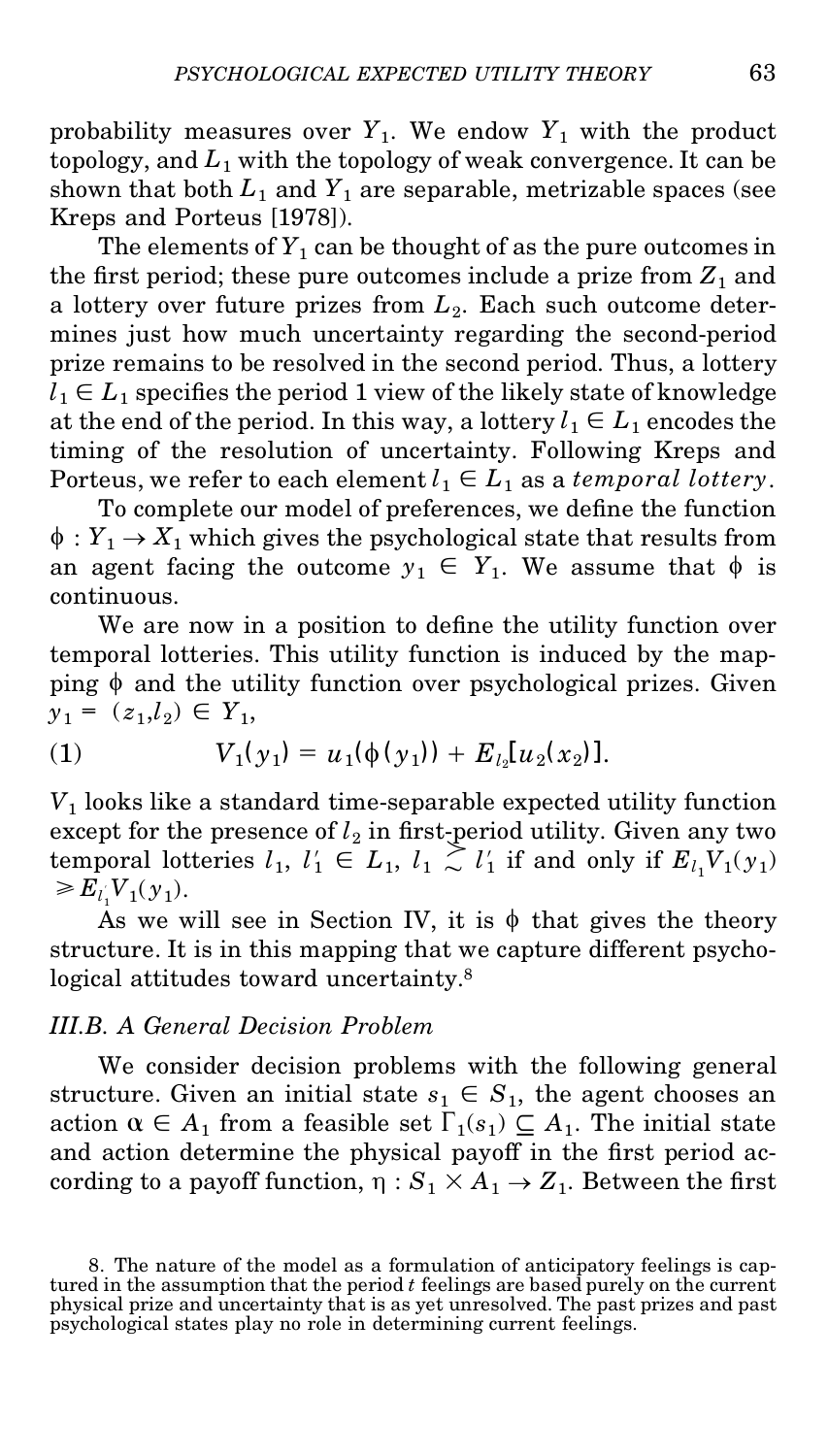and the second period, a new exogenous state  $s_2 \in S_2$  is realized according to the Markov transition function *Q*(*B*,*s*),

$$
Q(B,s) = \Pr\{s_2 \in B | s_1 = s\}.
$$

Finally in the second period, the agent chooses a lottery over second-period prizes from a feasible set that may depend both upon the earlier action choice and the new information,  $\Gamma_2(\alpha_1,s_2) \subseteq L_2$ .<sup>9</sup> After this, all remaining uncertainty is resolved, and the second-period payoff is realized. We make standard simplifying assumptions on the various data of the problem.

ASSUMPTION 2. The spaces  $A_1$ ,  $S_1$ , and  $S_2$  are subsets of finitedimensional Euclidean spaces. The choice correspondences  $\Gamma_1$  and  $\Gamma_2$  are compact valued and continuous. The function  $\eta: S_1 \times A_1 \to Z_1$  is continuous in the second argument.

We define strategies in the standard fashion. A period 2 policy is a measurable function  $\pi_2$ :  $A_1 \times S_2 \rightarrow L_2$  with  $\pi_2(\alpha_1,s_2) \in \Gamma_2(\alpha_1,s_2).$  We let  $\Pi_2$  denote the set of such policies. An overall strategy is a combination of an initial choice  $\alpha_1 \in \Gamma_1(s_1)$ and a second-period policy  $\pi_2 \in \Pi_2$ .

The lottery over second-period prizes that the agent anticipates at the end of period 1 depends both on the distribution of second-period exogenous shocks and on the strategy selected in the second period. We denote this lottery by  $\lambda(\alpha_1, \pi_2 | s_1) \in L_2$ ,

$$
\lambda(\alpha_1,\pi_2|s_1)\equiv \int \pi_2(\alpha_1,s_2)Q(ds_2,s_1).
$$

Here  $\pi_2$  gives the second-period prize distribution conditional on the second-period state. Integrating over second-period states yields  $\lambda$ .

The dependence of the first-period temporal lottery on the second-period strategy gives rise to the time inconsistency of optimal choices, and requires us to take a stand on the appropriate definition of optimal strategies in the presence of time inconsistency.

<sup>9.</sup> Whether or not mixed strategies are allowed in period 2 is determined by the nature of the correspondence  $\Gamma_2(\alpha_1,s_2)$ .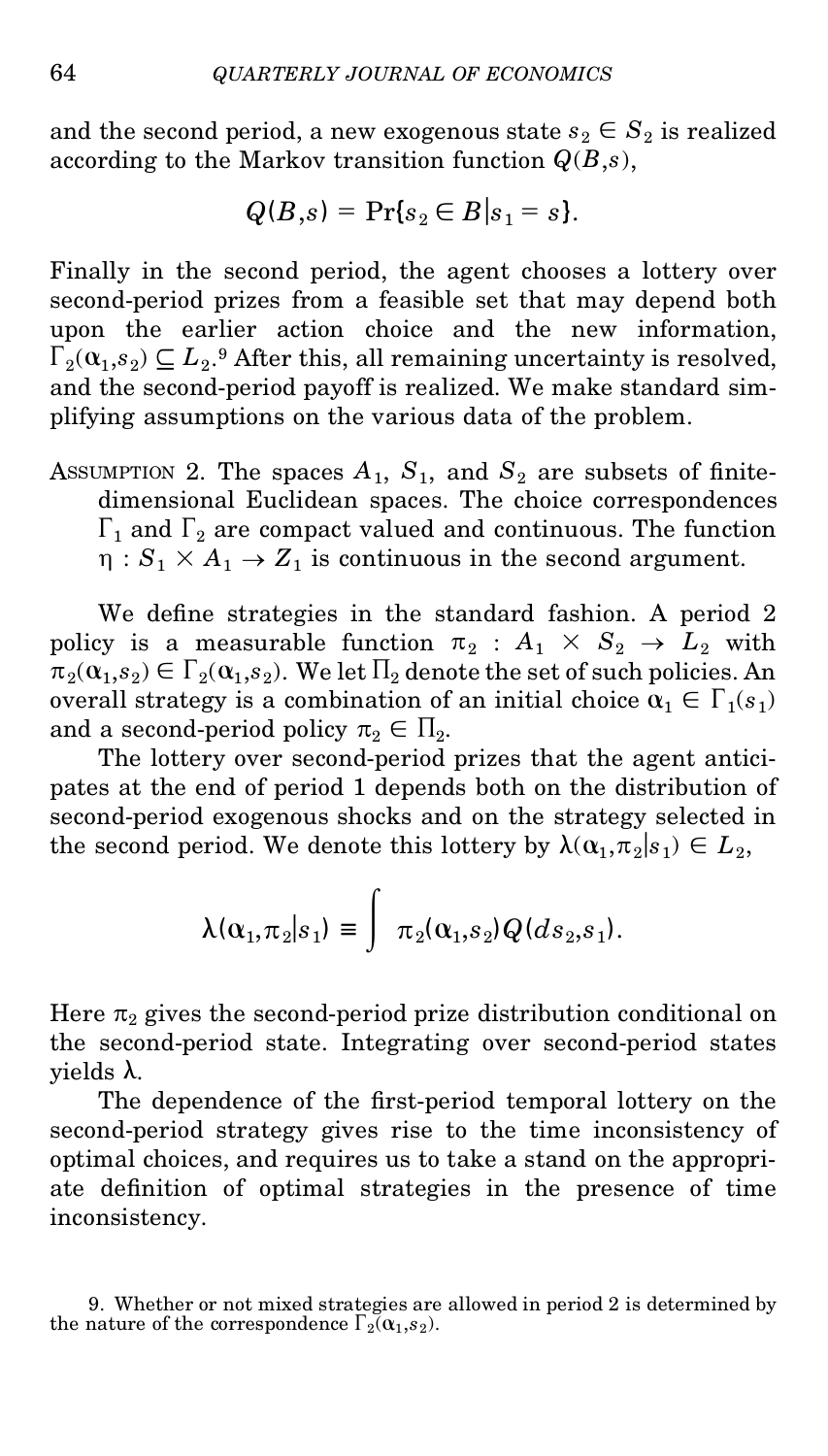### *<i>III.C.* Optimal Strategies: Definition and Existence

Our approach to the definition of optimal strategies in the presence of time inconsistency is to exploit the recursive structure of the optimization problem. The appropriate standard of rationality in period 2 is straightforward: we know that the agent in the second period will make a decision that is optimal for that period alone. Let  $J_2(\alpha_1,s_2)$  denote the value of an optimal policy conditional on the second-period state and first-period action. In the second period the agent chooses a lottery from  $\Gamma_2$  that maximizes expected utility:

$$
{J}_2(\alpha_1, \! s_2) = \max_{l_2 \in \Gamma_2(\alpha_1, \! s_2)} {E}_{l_2} [ {u}_2({z}_2) ].
$$

We define the second-period choice correspondence in the natural manner as

$$
G_2(\alpha_1,s_2)=\{l\,2\in \Gamma_2(\alpha_1,s_2)|\ J_2(\alpha_1,s_2)=E_{l_2}[u_2(z_2)]\}.
$$

An optimal policy in period 2 is a measurable selection from  $G_2(\alpha_1, s_2)$ . Let  $\Pi_2^*$  denote the set of optimal period 2 policies. Note that with our assumptions, the theorem of the maximum and a standard measurable selection theorem guarantee that  $\Pi_2^*$  is nonempty [Hinderer 1970].

The subtle point in the definition of optimal strategies concerns the nature of the period 1 choice. There may be more than one optimal policy in the second period, and the method of selecting among such indifferent policies may impact the payoff in the first period. Without time consistency, there is no presumption that indifference extends back from period 2 to period 1. Following Strotz [1955], we assume that the agent is able to select any future strategy provided that there is no future contingency in which there is some alternative strategy that is strictly preferred.

Given an initial state  $s_1 \in S_1$ , we refer to strategies  $\pi$  =  $(\alpha_{1}, \pi_{2})$  with  $\pi_{2} \in \Pi_{2}^{*}$  as *consistent* strategies. The (nonempty) set of such strategies is denoted  $\Pi^C(s_1)$ . Let  $J_1(s_1)$  denote the value of an optimal strategy in the first period; then

(2) 
$$
J_1(s_1) = \sup_{\substack{\alpha_1 \in \Gamma(s_1) \\ \pi_2 \in \Pi_2^+}} u_1(\phi(\eta(s_1, \alpha_1), \lambda(\alpha_1, \pi_2|s_1)) + E_{\lambda(\alpha_1, \pi_2|s_1)}[u_2(z_2)].
$$

An optimal strategy is a choice  $(\alpha_1, \pi_2) \in \Pi^C(s_1)$  that maximizes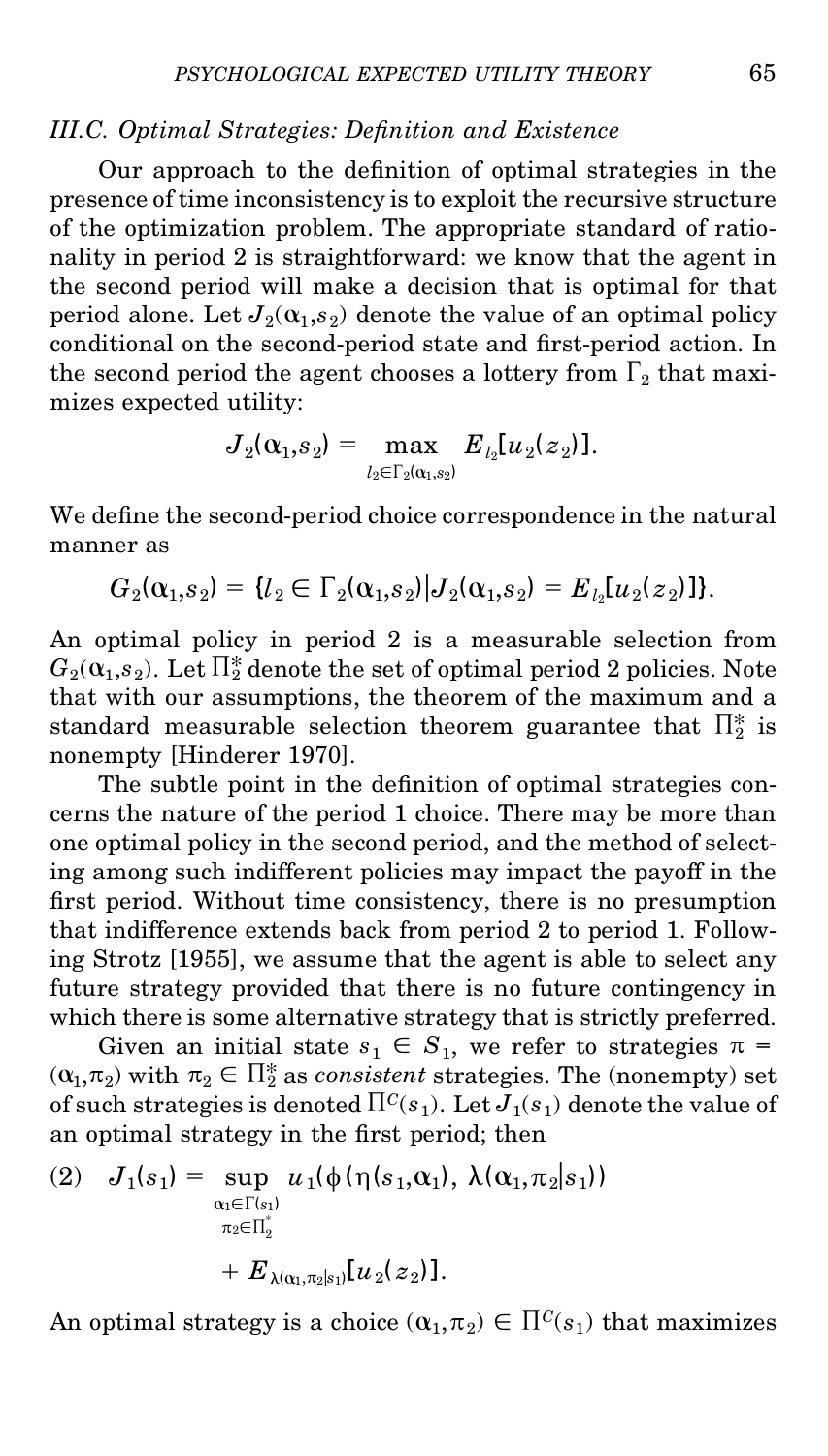(2). A slight adaptation of a theorem of Harris [1985] shows that an optimal strategy exists.

PROPOSITION 2. An optimal strategy exists.

*Proof.* If we consider the decision-maker in period 1 and in period 2 as two separate individuals, our solution concept is equivalent to selecting the subgame perfect equilibrium that is best from the period 1 perspective. It is easy to confirm that our model satisfies all of the assumptions of Theorem 1 in Harris [1985]. This Theorem states that the set of subgame perfect equilibria compact. Since our objectives are continuous, an optimum exists.

#### IV. ASSET PRICES AND ANXIETY

The model of Section III is relatively unstructured. In order to gain insight into the implications of anxiety, it is useful to consider a specific application. One area of economics in which we might expect anxiety to play an important role is portfolio choice. Below, we present a simple model and explore the implications of anxiety for asset pricing.

#### *IV.A. The Model*

Consider a two-period Lucas tree model of consumption and saving [Stokey and Lucas 1989, p. 300]. A representative agent is born with an endowment of a consumption good equal to  $w_1$ . The consumption good is nonstorable. The agent is also endowed with  $N$  productive assets, each in fixed supply (normalized to unity), that yield random quantities of a consumption good in the second period. Asset  $n \in N$  yields  $s_n$  units of the consumption good in period 2.

In each period there are spot markets for the consumption good and for shares in the assets. Given the fixed supplies of goods and assets, the competitive equilibrium in this economy is trivial: first-period consumption is equal to the endowment,  $c_1$  =  $w_1$ ; second-period consumption is equal to the random output of the assets  $c_2 = \sum s_n$ ; and the consumer willingly holds all of the assets. The question is what prices support this allocation.

Our point of departure from the standard model is that in addition to valuing consumption, the utility of the representative agent depends on the anxiety associated with holding risky assets. To make the connection with our model explicit, we define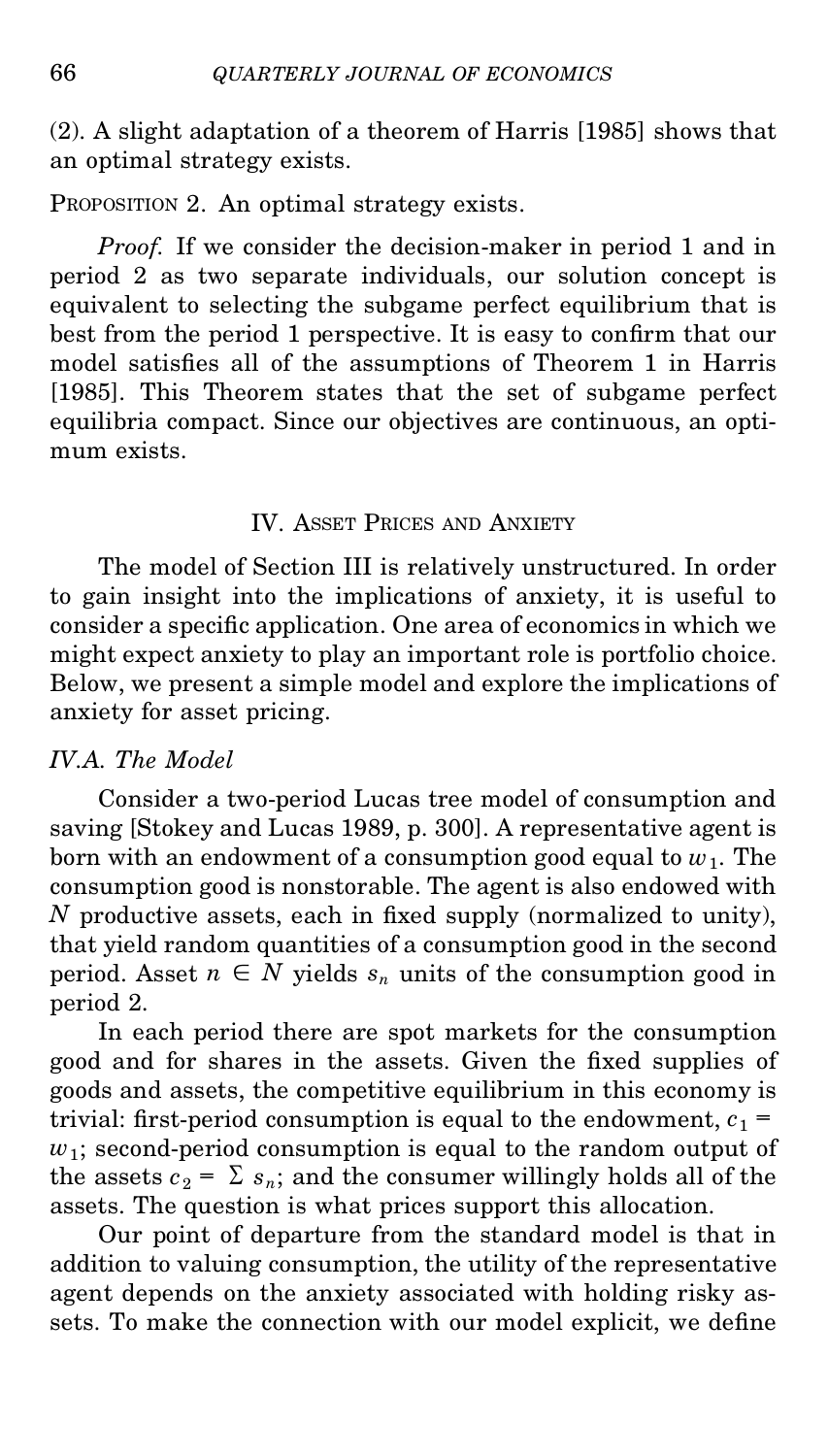the physical prize spaces to be  $Z_1 = Z_2 = R$ , corresponding to units of consumption,  $c_t \in Z_t$ . It follows that the space of temporal lotteries is the set of pairs  $y_1 = (c_1, l_2) \in Y_1$ , where  $l_2$ represents a lottery over second-period consumption levels. The final component of the model is the mapping  $\phi : Y_1 \to X_1$ describing the relationship between temporal lotteries and the mental state in period 1. We assume that  $\phi(c_1, l_2) = (c_1, a(l_2)),$ where  $a: L_2 \to R$  is a differentiable function that measures the anxiety associated with the lottery  $l_2 \in L_2$ .

With this formalization, the induced expected utility function (1) takes the form,

$$
V_1(c_1,l_2) = u_1(c_1,a(l_2)) + \beta E_{l_2}[u_2(c_2)].
$$

In general,  $l_2$  depends on the portfolio that the agent holds. Let  $\theta$ denote the vector of portfolio shares held by the agent, and  $\theta_n$  the share of asset  $n$ . All shares will be unity in equilibrium. Define  $l_2(\theta)$  to be the distribution of the random variable  $\sum_n s_n \theta_n$ , and let  $\tilde{a}(\theta)$  be the differentiable composite mapping  $a(l_2(\theta))$  that associates with each portfolio the corresponding level of anxiety.

The agent chooses the level of first-period consumption and the asset portfolio to maximize utility subject to the budget constraint,

$$
c_1+\sum_n p_n\theta_n=w_1+\sum_n p_n,
$$

where  $p_n$  is the price of asset *n* in terms of the consumption good in period 1.

The first-order condition for asset  $n$  is

(3) 
$$
\frac{\partial u_1}{\partial c_1} p_n = \frac{\partial u_1}{\partial a} \frac{d \tilde{a}}{d \theta_n} + \beta E_{l_2} s_n \frac{\partial u_2}{\partial c_2}.
$$

By reducing consumption by  $p_n$  units in the first period, the agent can purchase one unit of asset  $n$ , thereby raising consumption by  $s_n$  units in the second period. The portfolio adjustment, however, also has an effect on the level of anxiety in the first period reflected in the first term on the right-hand side of  $(3)$ .

Rearranging (3) and plugging in the equilibrium conditions pins down the price of the asset:

$$
p_n = \frac{(\partial/\partial a)u_1(w_1, \tilde{a}(1))(\partial/\partial \theta_n)\tilde{a}(1) + \beta E_{l_2}s_n(\partial/\partial c_2)u_2(\Sigma_n s_n)}{(\partial/\partial c_1)u_1(w_1, \tilde{a}(1))},
$$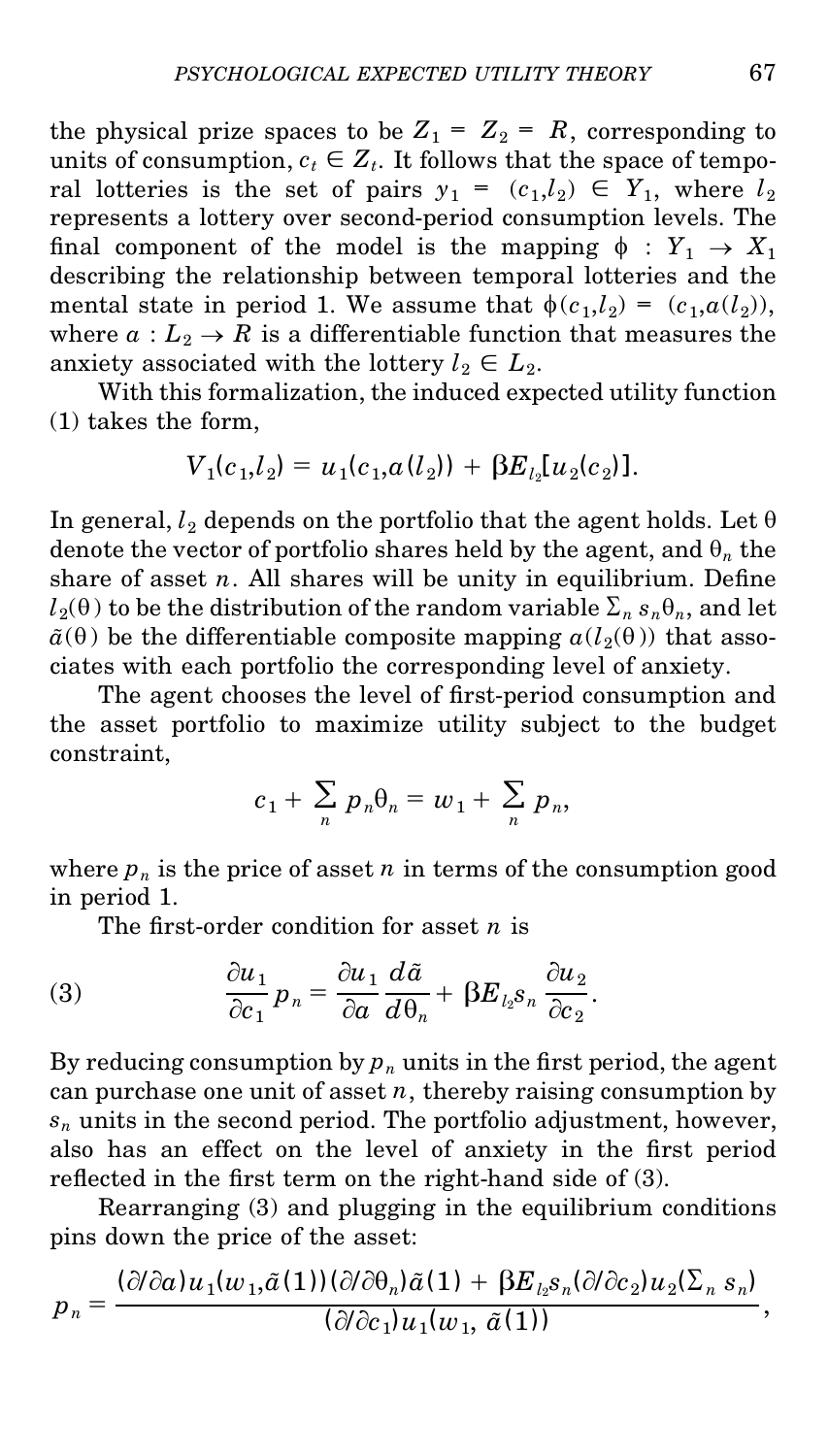where 1 is the vector consisting of all ones. Since anxiety is aversive,  $\partial u_1/\partial a$  is negative. It is immediate that an asset that causes anxiety has a lower price and a higher required rate of return. We now discuss the properties of the anxiety function.

## *IV.B. Anxiety, Risk, and the Equity Premium*

Suppose that anxiety is decreasing in the mean and increasing in the riskiness of second-period consumption.<sup>10</sup> Suppose for simplicity that this relationship is linear:

$$
a(l_2)=-\alpha E_{l_2}c_2+\gamma \text{var}_{l_2}(c_2),
$$

where  $\alpha$  and  $\gamma$  are positive parameters. Since  $c_2 = \sum s_n \theta_n$ , it follows that

$$
\frac{d}{d\theta_n}\tilde{a}(1)=-\alpha E_{l_2}s_n+2\gamma\,\operatorname{cov}_{l_2}\left(c_{2},s_n\right).
$$

The first term reflects the effect on anxiety of an increase in the holding of asset *n* through the mean of consumption, and the second term the effect through the variance.

In this formulation the presence of anxiety helps to explain both the risk-free rate puzzle and the equity premium puzzle. For a riskless asset, in which  $s_n$  is constant,  $d\tilde{a}/d\theta_n = -\alpha s_n < 0$ . It follows that the price of the riskless asset is greater than the price

$$
\beta E_{\mathit{l}_2}\!s_n\!\!\left(\dfrac{\partial u_{\,2}}{\partial c_{\,2}}\!\Big/\dfrac{\partial u_{\,1}}{\partial c_{\,1}}\!\right)
$$

that it would take in the standard model. In this view, the agent is purchasing "peace of mind" along with the asset, and this justifies the low risk-free rate.<sup>11</sup>

Since stocks are risky, their purchase will tend to increase both the mean and the variance of second-period consumption. The sign of  $d\tilde{a}/d\theta_n$  will depend on how these two effects balance out. If  $\gamma$  is sufficiently large relative to  $\alpha$ , the effect through the variance will dominate, and  $d\tilde{\alpha}/d\theta$ <sub>n</sub> will be positive. In this case,

<sup>10.</sup> That anxiety would be decreasing in the mean and increasing in the variance of consumption is implicit in most characterizations of anxiety. For example, Lazarus [1966] defines threat as the variable that induces anxiety, and concludes that the "degree of threat is a function primarily of amount, imminence, and likelihood of the anticipated harm" [p. 43].

<sup>11.</sup> Hogarth and Kunreuther [1995] found that people refer to peace of mind rather than probabilitieswhen defending purchases of warranties. They tend only to think about probabilities if these figures are given to them.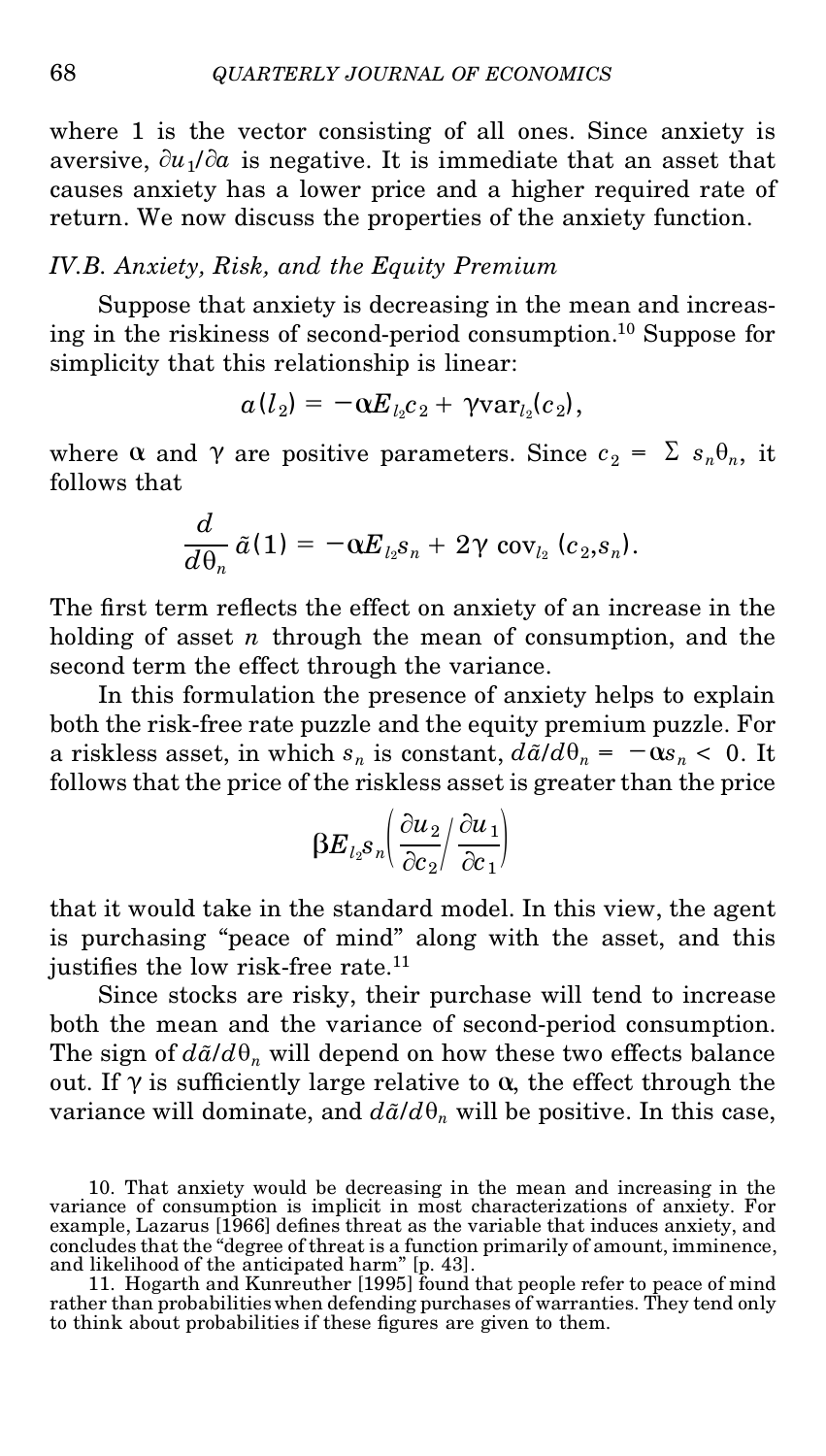anxiety will reduce the price of stocks and increase their return relative to the standard model. Here stock ownership entails psychic costs. The agent has to live with the anxiety that accompanies the holding of a risky portfolio.<sup>12</sup>

Many discussions of risk appear to confuse anxiety and risk aversion.<sup>13</sup> We believe that it is important to distinguish between these two phenomena. Anxiety is an anticipatory emotion experienced prior to the resolution of uncertainty. It is related to the feeling of living with uncertainty. In contrast, risk aversion is a static concept pertaining to the curvature of the utility function within a period.

By ignoring anxiety, conventional measures of risk aversion underestimate the effect of uncertainty on asset prices. For example, the measure of risk aversion that Barsky et al. [1997] obtain from their survey concerns a static gamble. A typical question that they ask is whether agents would prefer a job that guarantees their current income for the rest of their life to a lottery between a job that will double their income and a job that will cut their income by a third. In terms of our model, they are learning only about the curvature of the utility function over second-period consumption levels, and not the anxiety that workers may associate with living with the possibility that their wage might change. As we have seen, such an approach will underestimate the equity premium.<sup>14</sup>

#### *IV.C. Possibility not Probability*

The analysis above shows how an anxious individual may appear more risk averse. Anxiety, however, also differs from risk

12. Our explanation of the equity premium and risk-free rate puzzles shares important common elements with the work of Epstein and Zin [1989], Farmer [1990], and Weil [1990] based on application of the Kreps-Porteus model. In fact, the Kreps-Porteus model is a special case of our model in which preferences are time consistent. In addition to highlighting the role of anticipation and time inconsistency, the critical difference between the models lies in the assignment of utility to specific periods in our model. The lack of specificity concerning the assignment of utility across periods in the Kreps-Porteus model means that there are many different psychological expected utility models that reduce to the same Kreps-Porteus model. See Caplin and Leahy [1999] for more on this last point and an application to welfare.

13. For example, in a section titled "Your Attitude Toward Risk: A Questionnaire," TIAA-CREF recommends a portfolio allocation on the basis of four questions, one of which is, "How would you rate your ability to tolerate the stress of investment volatility?" [TIAA-CREF 1999, p. 19].

14. Loewenstein et al. [1999] refer to an experiment by Weber and Clore who found that subjects who were made anxious through hypnosis appeared significantly more risk averse than a control group. These subjects appeared to associate their feelings of anxiety with the uncertainty of outcomes for the gamble options.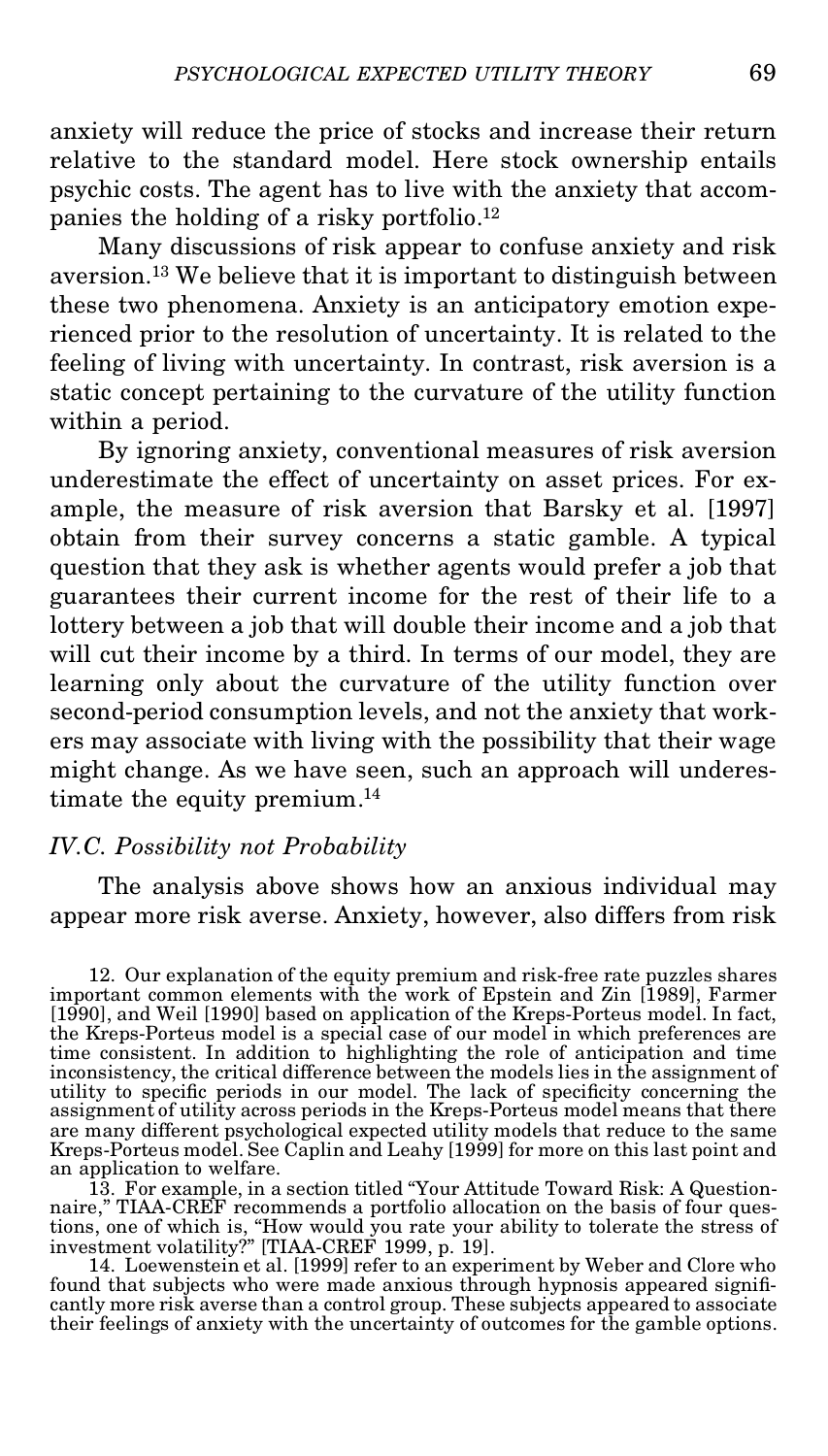aversion in important ways.<sup>15</sup> In particular, it may explain why agents appear to overreact to small probability events.

Harless and Camerer [1994], in a metastudy of laboratory experiments on risk taking, report that the expected utility model performs remarkably well if agents are choosing from gambles with the same support and quite poorly if the gambles are of different support. Behavior is generally consistent with the model when the probability of an event changes from 34 to 35 percent or from 50 to 51 percent, but deviates markedly if the probability changes from 0 to 1 percent.

The introduction of anticipatory emotions can help to explain this failure of the expected utility model. Damasio [1994] posits that anticipatory emotions arise in reaction to mental images of the outcome of a decision, and that these mental images are discrete. If this is the case, then changes in probability within some broad midrange of values may have little effect on anticipatory emotions and therefore little effect on the rankings of lotteries. Changing the probability of an outcome from zero to some small positive number, however, may have a large effect on anticipation.

This view finds empirical support in the work of Monat, Averill, and Lazarus [1972] and Bankhart and Elliot [1974]. In their experiments subjects were informed that they would receive a painful electric shock at a certain point in time with varying degrees of certainty. Measures of anxiety such as heart rate and skin conductance showed little sensitivity to the probability of the shock unless this probability was zero. In the words of Loewenstein et al. [1999], many decisions are sensitive "to the *possibility* rather than *probability* of negative outcomes."

The implications for asset prices are immediate. If anxiety reacts to possibilities, then asset prices will tend to "overreact" to small probability events. For example, the announcement that the Federal Reserve is concerned with inflation, will focus investors' attention on the possibility of an increase in interest rates. This will have an effect on investor anxiety independent of the likelihood of a rate increase.

# *IV.D. The Time Course of Anxiety*

As mentioned above, anxiety is an anticipatory emotion, whereas risk aversion is a static concept. It follows that one of the

<sup>15.</sup> Loewenstein et al. [1999] discuss these differences extensively.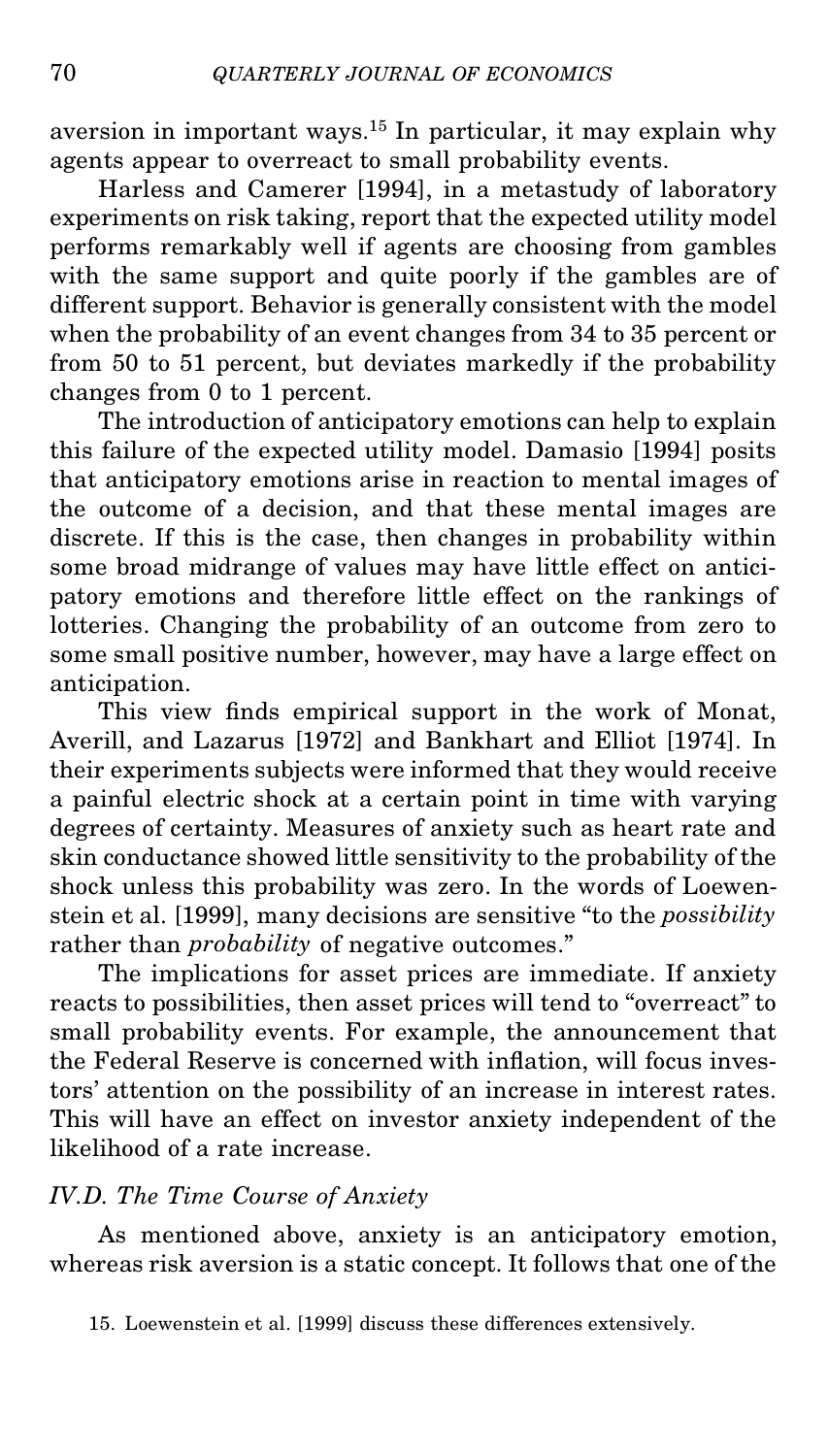places that the two should differ is in their timing. The literature in experimental psychology suggests that once an individual is fully aware of an upcoming threat, the time path of anxiety tends to be U-shaped [Breznitz 1984]. There is intense fear when an individual is first informed of an upcoming threat. This fear then diminishes for a while, before rising sharply in anticipation of the impact. Moreover, an extended waiting period prior to a stressful event occurs results in a markedly greater buildup of anxiety than does a shorter waiting period [Nomikos et al. 1968].

These studies suggest a complex relationship between the time that a threat is recognized  $T_0$ , the time that a threat is expected to materialize  $T^*$ , the current time  $t$ , and anxiety  $a$ . All else equal, newly announced risks  $(t = T_0)$  should cause greater anxiety than recently announced risks. Moreover, the buildup prior to impact rises as *t* approaches *T*\* and is greater the longer the period of anticipation  $(T^* - T_0)$ . There is no analogous role for  $T_0$  in the analysis of risk.

# *IV.E. Attention*

An experiment of Averill and Rosenn [1972] provides a graphic illustration of the connection between anxiety and attention. Subjects were told that there would be an electric shock coming, and that they could switch at will between listening to one of two channels of a tape recorder. One channel would broadcast a warning signal directly before the shock. The second channel played music, so that listening to it precluded hearing the warning signal. The subjects were divided into two groups. The first group was told that even if they heard the signal, they would be unable to avoid the shock. The second group was told that if they heard the warning signal, they would be able to avoid the shock if they immediately pressed a button. In the first group, 50 percent of the subjects chose to listen to the warning even though evasion was impossible. In the second group, 23 percent of the subjects chose to listen to the music, even though this made it inevitable that they would receive the shock)

The desire to "put one's head in the sand" appears general. In summarizing the experimental literature, Miller [1987] writes: "The evidence indicates that the way in which individuals selectively attend to and process threat-relevant cues in a given situation determine how stressed and anxious they become in that situation" [p. 345].

The most direct asset market application concerns a possible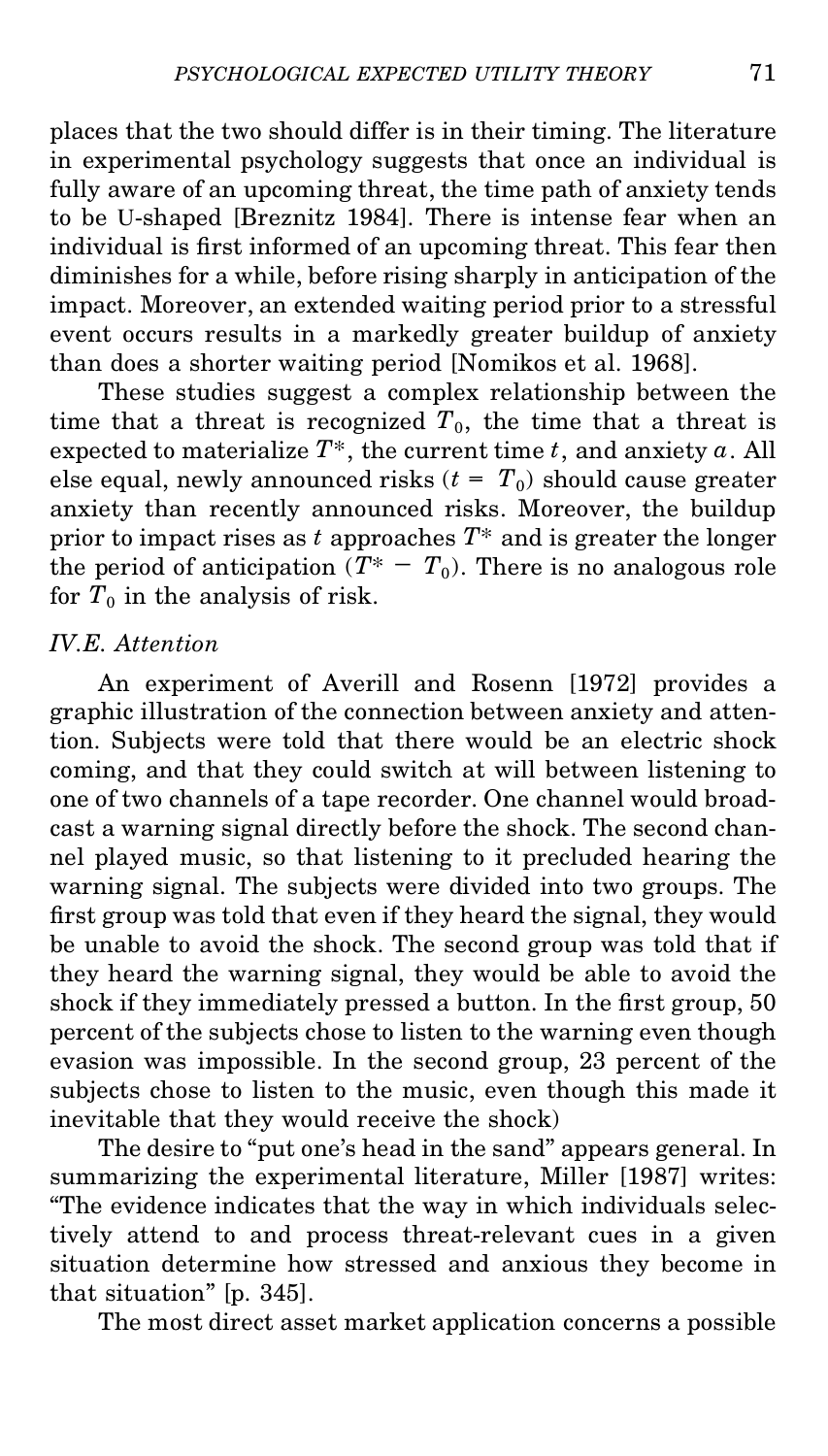desire on the part of an anxious investor to avoid information. If this desire is important, it may dominate the possible planning advantages involved in paying detailed attention to the current state of the portfolio.

One area in which such avoidant behavior might have practical implications is saving for retirement. Bernheim [1995] offers a sobering assessment of the savings of the baby boom generation, arguing that most households are far from adequately prepared for retirement. He further argues that the low levels of accumulated wealth are unlikely to reflect standard life-cycle considerations, and are more likely to reflect psychological issues, and in particular psychological impediments to adequate planning.<sup>16</sup>

A vision of how anxiety and attention interact may aid in understanding planning problems in the period leading up to retirement. Thinking about all of the financial and life-style changes in the retirement period is likely to be anxiety-inducing. Given that this anxiety is aversive, there will be a strong temptation to avoid thinking about, let alone planning for, retirement until it is too close to avoid. "Out of mind, out of sight" may increase utility today, but at the cost of reducing welfare tomorrow.<sup>17</sup>

### VI. OTHER APPLICATIONS

### *V.A. Anticipatory Pleasure, Savoring, and Planning*

While our discussion has focused on anxiety, not all anticipatory emotions are aversive. Loewenstein [1987] found that there was a general preference for delaying a kiss from a romantic ideal. This is suggestive of a savoring motive, whereby subjects prefer to extend the period in which they can savor the anticipation of an enjoyable prize. According to our theory, this savoring motive should give rise to time inconsistency, and a resulting desire to use commitment devices to overcome the time inconsis-

<sup>16.</sup> Bernheim, Skinner, and Weinberg [1997] show that many households go through signicant reductions in food consumption upon retirement, as if their retirement came by surprise, and caused a large reduction in perceived wealth. 17. A related issue concerns the optimal supply of nancial education. Bern-

heim and Garrett [1996] have shown that savings and participation in financial education counseling are strongly positively correlated. It may well be that en- couraging, or even "forcing" more households to participate in these programs would result in them being better prepared for retirement. But would there be a cost in terms of increased anxiety in the preretirement period?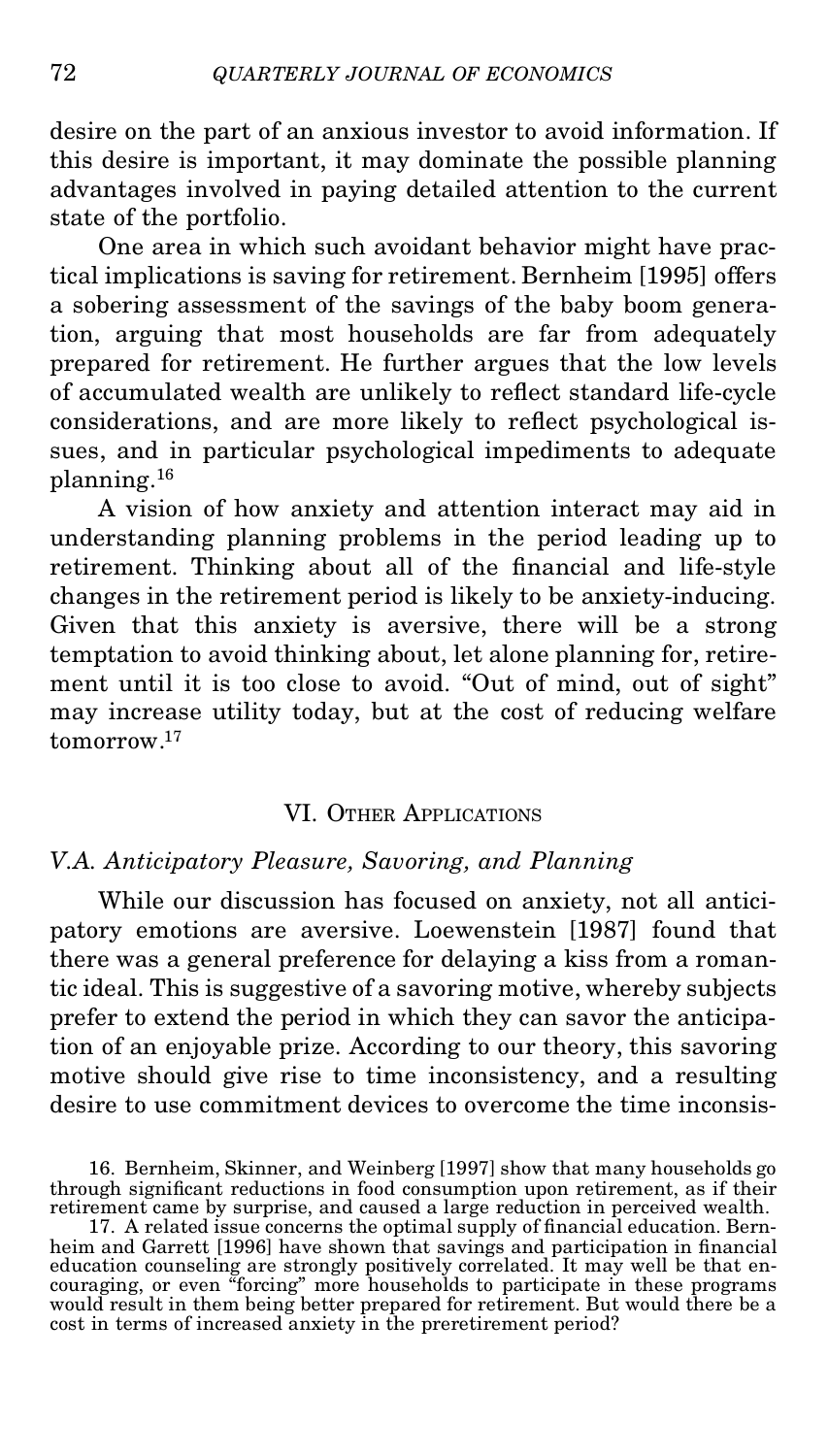tency. After all, if you currently prefer to delay an experience in order to savor it, will you not feel the same way tomorrow?

Caplin and Leahy [1997] provide another example of savoring which illuminates the commitment motive. We consider a family contemplating a future vacation to one of two locations. The family is indifferent between the two locations given the information that they initially possess. The twist is that they enjoy thinking about the impending trip, and find it is easier to anticipate the vacation if they know which vacation they will take. This means that the household's preferences over possible vacation lotteries will change over time. In order to facilitate anticipation, they would like to know their destination some time prior to departure. At the point of departure, however, all that matters is which vacation looks more promising at that date, which may or may not coincide with the choice that they would have made earlier. Given this potential change in attitude, we show that the family may wish to commit to one of the locations at an early stage by getting a nonrefundable airline ticket.

# *V.B. Suspense and Gambling*

Another positive anticipatory emotion is suspense. In Caplin and Leahy [1997] we define suspense as the pleasure experienced immediately prior to the anticipated resolution of uncertainty, and posit that it is positively related (up to a point) to the amount that is at stake on the outcome of an event. This provides a simple reason for agents to bet that their emotional favorite will win in a sporting event. By betting on their favorite, agents increase their stake in the outcome, thereby heightening feelings of suspense. Our prediction that agents will prefer to bet on their emotional favorites finds strong support in the empirical analysis of Babad and Katz [1991], who study betting on soccer matches in Israel.

#### *V.C. Moods and Risk-Taking Behavior*

It has long been conjectured that personal mood impacts risk-taking behavior, a factor that is per force ignored in the standard theory in which the individual's attitude to risk is summarized by a fixed function describing the expected utility of wealth. Isen [1993] notes one important effect. Her experimental research indicates that in many settings "feeling good" gives rise to a higher degree of risk aversion, in the sense that the individ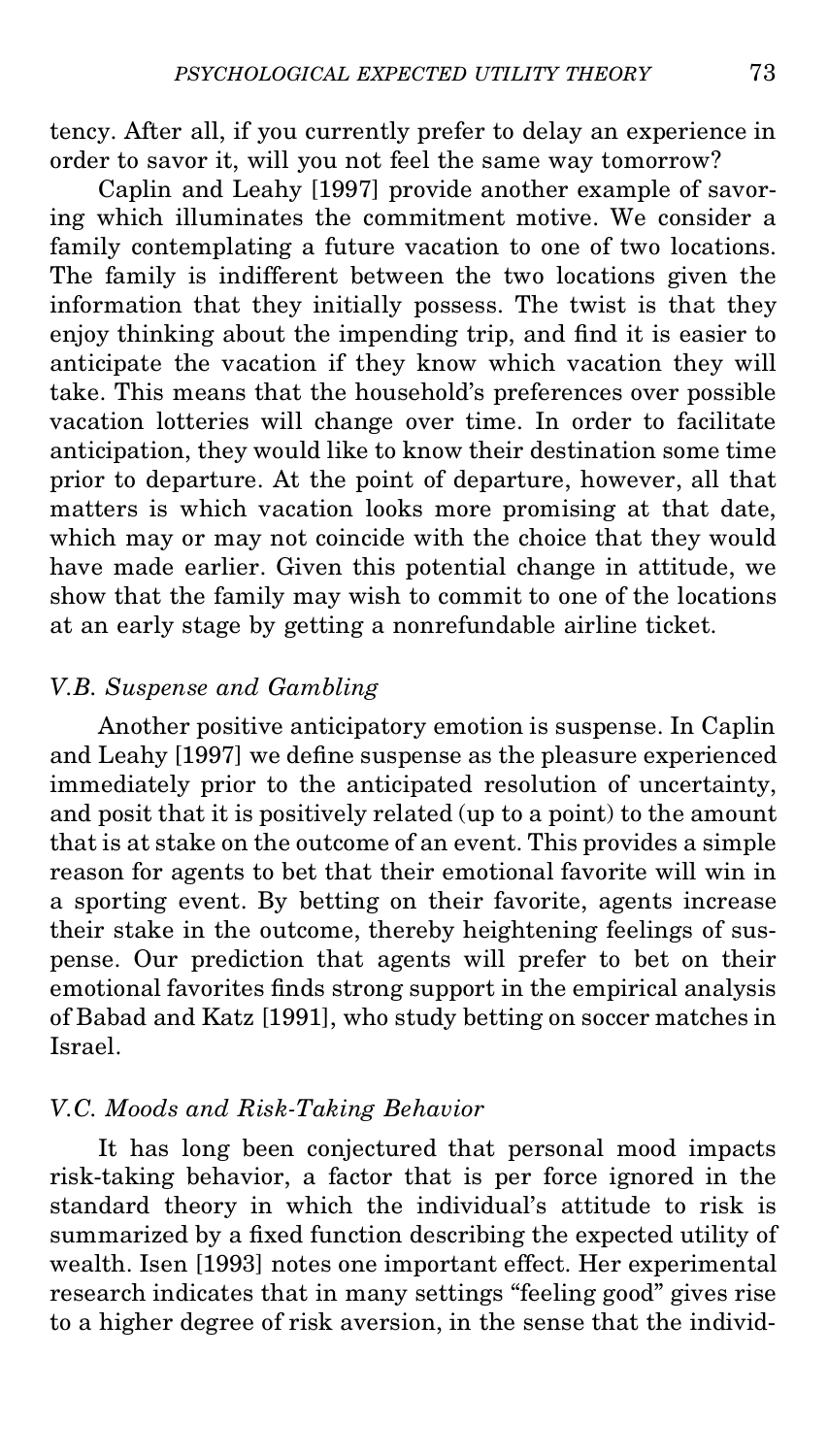ual in a good mood rejects as too risky gambles that are acceptable to subjects in a bad mood.

Going beyond the experiments, Isen [1993] has presented a theoretical explanation that fits in squarely with our model of rational behavior: "The relative risk aversion observed in positive affect subjects considering real risks can be interpreted in terms of affect maintenance. People who are feeling happy risk losing that state, as well as any tangible stake, if they lose a gamble. Therefore, with more to lose than controls, they are more riskaverse than controls" [p. 270]. It is straightforward to use our model of mental states to rationalize precisely this pattern of behavior, by making the second-period mental state depend upon the first-period mental state. More broadly, our model offers hope for analyzing the role of moods not only in individual decision making, but also in strategic settings.<sup>18</sup> Are there times during the bargaining process when it would make sense to try to influence the mood of your opposite number?

## VI. COMMENTS ON THE LITERATURE

# *VI.A. Why Retain the Substitution Axiom?*

Our approach to analyzing psychological aspects of decisions is to retain the classical assumption of rationality in its full force.<sup>19</sup> We encode the anticipatory emotions as part of the prize space, and apply the standard substitution axiom on this richer domain. Pope [1985] provides an alternative vision of anticipation and the substitution axiom. She believes that the introduction of time invalidates the substitution axiom, while we believe that it restores it (provided that one uses the appropriate state space).

According to Pope [1985], when one allows for feelings in the period prior to the realization of a lottery, the intuitive argument in favor of the substitution axiom may be false. Lottery *A* may be preferred to lottery  $B$ , but these lotteries may give rise to entirely different anticipatory responses when mixed with lottery *C*.

We agree with Pope that anticipatory feelings invalidate the standard static version of the substitution axiom. Rather than abandon the axiom, we choose instead to encode the prior feelings

<sup>18.</sup> See Frijda [1993] for a survey of the psychological literature on moods and mood dynamics.

<sup>19.</sup> In this sense we lie within the tradition summarized in Section 2 of Rabin's [1998] recent survey article on economics and psychology.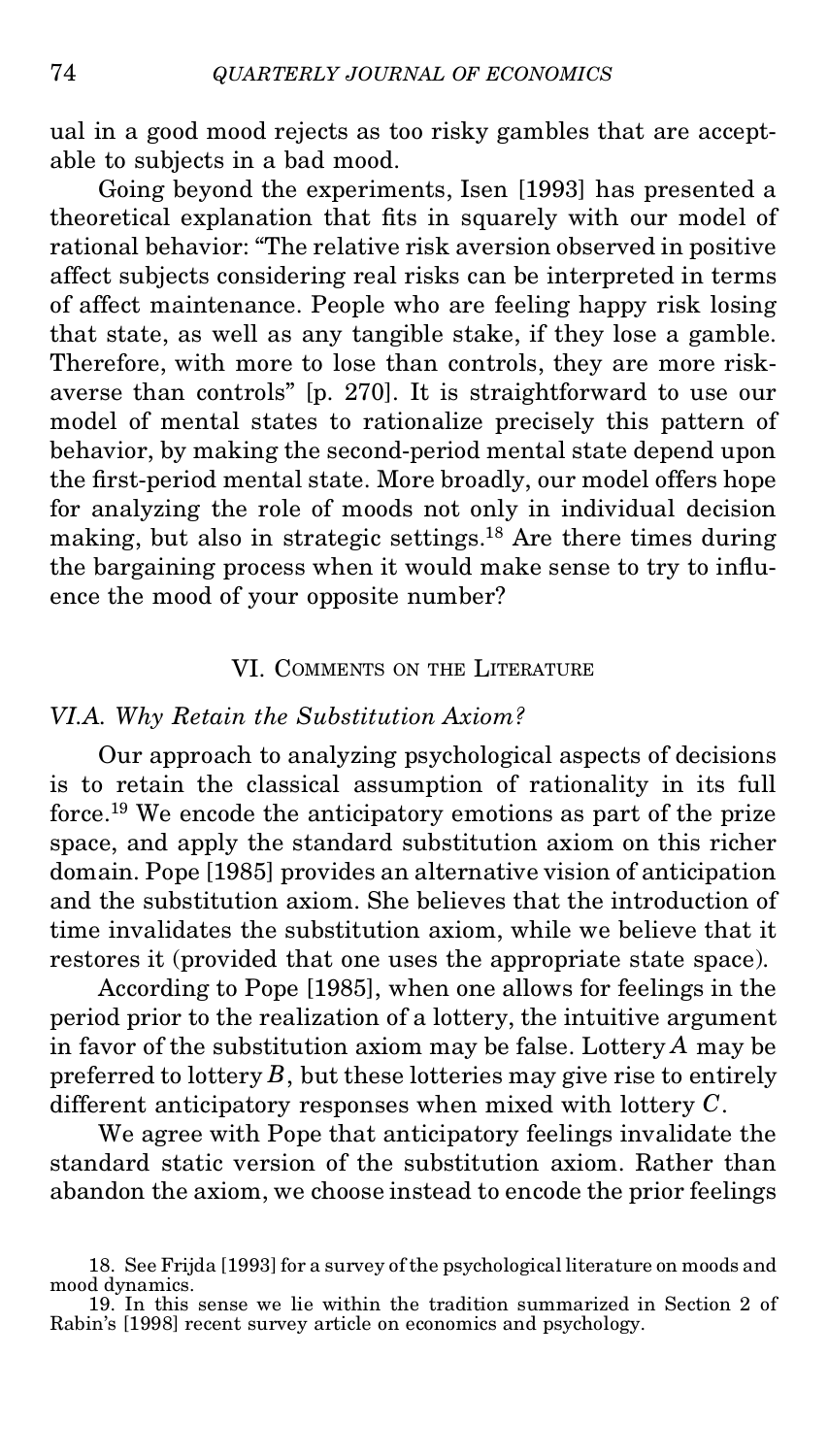as prizes in the lottery. We believe that when the substitution axiom is applied on this larger psychological state space, the axiom regains its original appeal.<sup>20</sup> Rejection of the substitution axiom is valid only if one believes that there can be no complete model of psychological states, as when one is forced to introduce "anticipatory feelings about anticipatory feelings about . . . ," and so on ad infinitum.

## *VI.B. PEU and Nonexpected Utility Theory*

In contrast with our approach, much recent progress in the theory of choice under uncertainty has involved the rejection of the substitution axiom for lotteries, and the development of various nonexpected utility theories. Many of these theories have been developed in response to the observed violations of the substitution axiom, such as the Allais paradox. In fact, the chief goal of many nonexpected utility theories is to relax the substitution axiom aslittle as possible, while nevertheless allowing for some limited class of violations.

One important advantage of our formulation over static nonexpected utility models is that the latter theories attempt to telescope a dynamic pattern of feelings into a single static utility function. Many subtle phenomena in the psychology of risk-taking require explicitly dynamic formulations. For example, while the models of disappointment due to Bell [1985] and Loomes and Sugden [1986] are explicit concerning the way in which a given lottery produces feelings of disappointment, they remain static. Among other things, this means that the models do not include an anticipatory phase. Have you ever felt disappointed about an outcome without having experienced prior feelings of hopefulness?<sup>21</sup>

The model that is most directly related to ours is the dynamic nonexpected utility model of Kreps and Porteus [1978]. This was the first model to allow agents to have a preference for delaying the receipt of information (see Grant, Kajii, and Polak [1998] for an exploration of this aspect of the model). In fact, our model can be seen in its reduced form as a generalization of their model, in

21. Psychological recognition of the link between these two emotions can be found in the very interesting book by Ortony, Clore, and Collins [1988].

<sup>20.</sup> In this respect, at least one prominent nonexpected utility theorist agrees. Machina wrote: "For my part, I will grant that separability may be rational provided the descriptions of consequences are sufficiently deep t porate any relevant emotional states, such as disappointment (e.g., at having won \$0 when you might have won \$5 million), regret . . . and so on" [Machina 1989, p. 1662].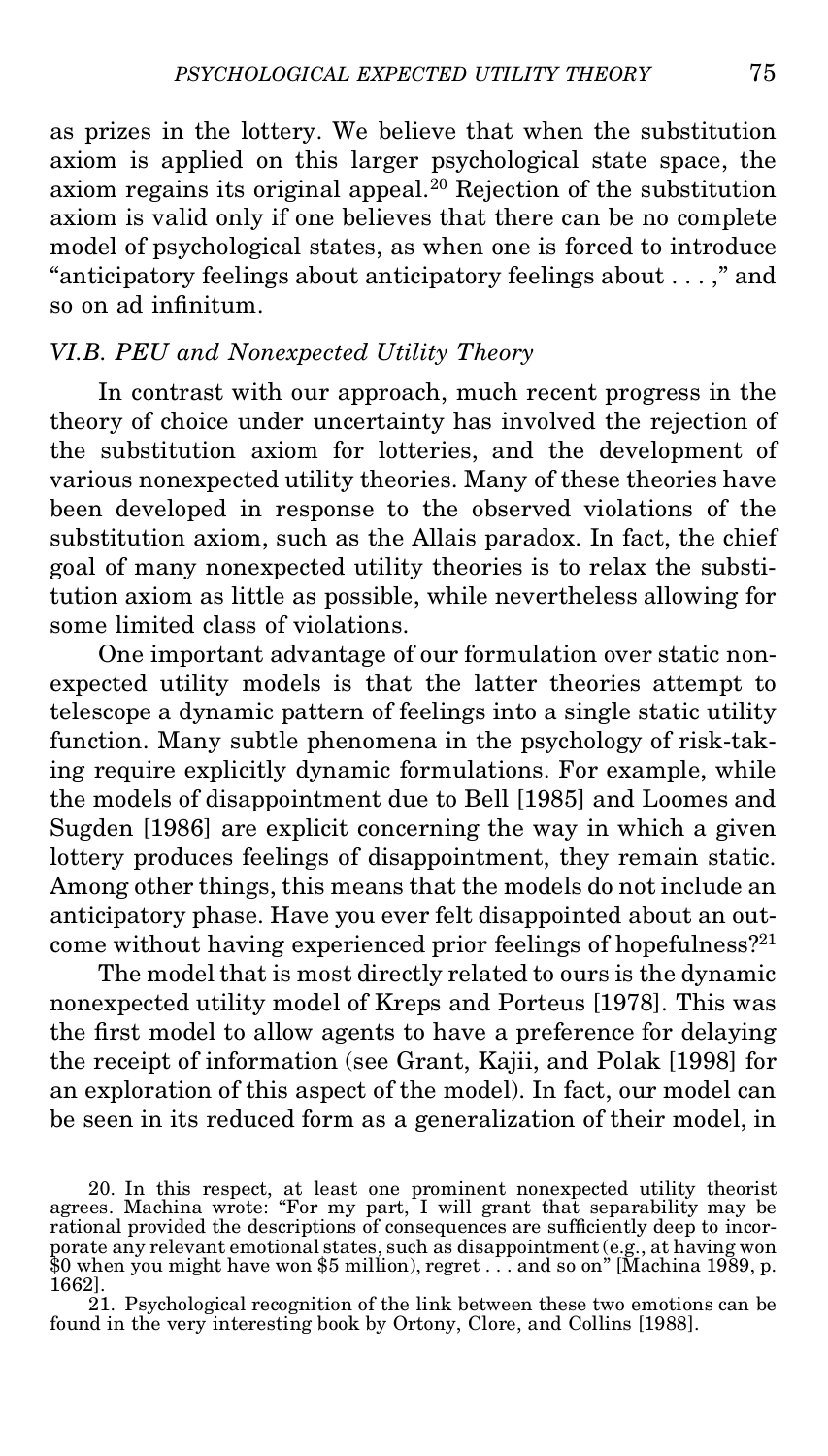which we relax their assumption that preferences are time consistent. This is an important generalization, since time consistency appears to be a very unnatural assumption in cases with anticipatory emotions, as we have seen.

Caplin and Leahy [1999] provide further motivation for an expected utility approach such as ours rather than a nonexpected utility approach such as that of Kreps and Porteus. We model a doctor's decision on whether or not to provide a patient with detailed information about an upcoming operation. We show that the Kreps-Porteus model is not sufficiently rich to model the doctor's decision. The subtle point is that the doctor must be able to decide what to do in the face of a superior understanding of the lottery that the patient is about to face. The decision on whether or not to provide information at this stage must be based on an assessment of whether or not to leave the patient with an illusion about tomorrow's lottery. The Kreps-Porteus model is not rich enough to cover preferences over illusions, while such preferences can be straightforwardly assessed in our psychological expected utility theory.

#### VII. SOME POTENTIAL ISSUES FOR POLICY

Anticipatory emotions such as anxiety are a function of agents' beliefs about the future. This suggests that policy makers might want to consider how policies affect beliefs, especially policies that involve the provision of information. For example, suppose that the Federal Reserve possesses a piece of bad news such as the imminent failure of a large bank, and that the Fed knows that in all likelihood it will be able to solve the problem before the problem gets out of hand and affects other financial institutions or the economy as a whole. Should the Fed release this information immediately, or should it hold off until the trouble is past? Barring public misunderstanding of the news, if agents are expected utility maximizers, then the Fed should provide the news. The planning advantages of more information argue for immediate disclosure of any information relevant to decision making.

In a model with anxiety, however, the situation is more complex. The Fed must weigh the planning advantages of superior information against the possibility that an announcement would needlessly cause investors to worry, or worse to panic. If the Fed believes that it has the situation under control, the optimal policy would appear to be to suppress the information.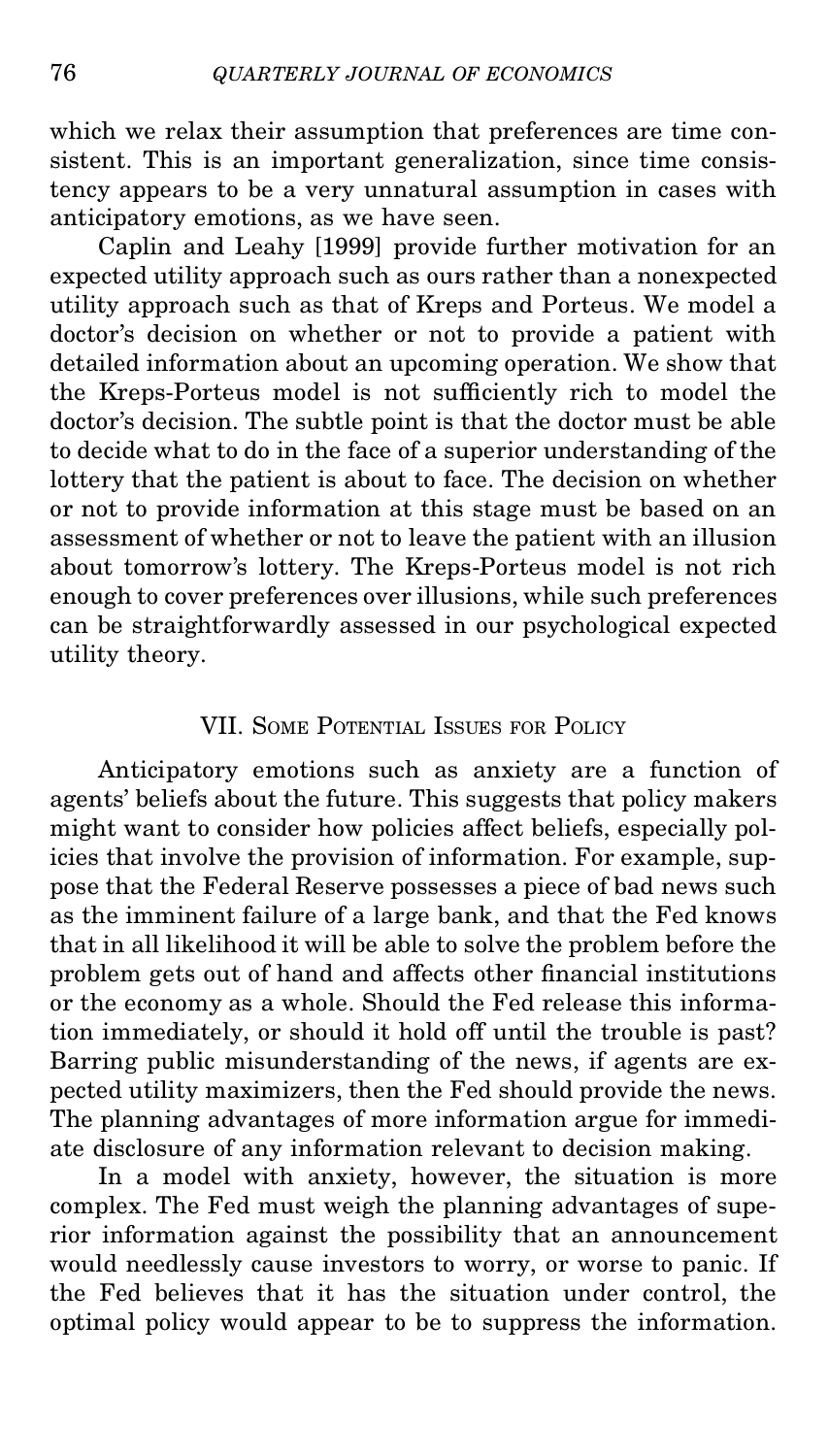The lost planning advantages would be small, and since anxiety depends on possibility and not probability, the potential reduction in anxiety is large.

Policy makers might also be concerned with the actions agents take to affect their own beliefs. Consider an example from the medical arena. If agents avoid information that makes them anxious, they might be reluctant to go to the doctor or test themselves for diseases such as breast cancer.<sup>22</sup> Such avoidant behavior has clear implications for health and health-care costs. In response to the apparent pattern of avoidant behavior, there has recently been increased attention paid to new formats for supplying medical advice and medical information to the general population.<sup>23</sup> A number of studies indicate that "psychologicallyappropriate" forms of information-intervention can improve health-care outcomes and lower costs on the order of 20 percent [Fries 1998].

### VIII. CONCLUDING REMARKS

In this paper we have introduced the psychological expected utility model, and used it to analyze the impact on decision making of anticipatory feelings. The broader goal of our research agenda is to open up a variety of psychologically interesting phenomena to rational analysis, and in this respect our work has just begun.

NEW YORK UNIVERSITY BOSTON UNIVERSITY

#### **REFERENCES**

- American Psychiatric Association (APA), *Diagnostic and Statistical Manual of*
- Mental Disorders: 3rd edition (Washington, DC: APA, 1987).<br>Andrykowski, M., W. Redd, and A. Hatfield, "Development of Anticipatory Nausea: A Prospective Analysis," Journal of Consulting and Clinical [Psychology,](http://www.ingentaselect.com/rpsv/cgi-bin/linker?ext=a&reqidx=/0022-006X^281985^2953L.447[aid=894460])

LIII (1985), [447–454.](http://www.ingentaselect.com/rpsv/cgi-bin/linker?ext=a&reqidx=/0022-006X^281985^2953L.447[aid=894460]) Averill, J., and M. Rosenn, "Vigilant and Nonvigilant Coping Strategies and Psychophysiological Stress Reactions during Anticipation of Electric Shock,"

Journal of Personality and Social [Psychology,](http://www.ingentaselect.com/rpsv/cgi-bin/linker?ext=a&reqidx=/0022-3514^281972^2923L.128[aid=894461,nlm=5043002]) XXIII (1972), 128–141.<br>Babad, E., and Y. Katz, "Wishful Thinking: Against all Odds," Journal of Applied<br>Social Psychology, XXI (1991), 1921–1938.

Bankhart, C., and R. Elliot, "Heart Rate and Skin Conductance in Anticipation of

22. A study by Kash et al. [1992] suggests that high levels of anxiety may be associated with lower levels of compliance with self-examination guidelines in women with <sup>a</sup> family history of breast cancer.

23. See Kahn [1999] for a study of the role of information in diabetic risk taking.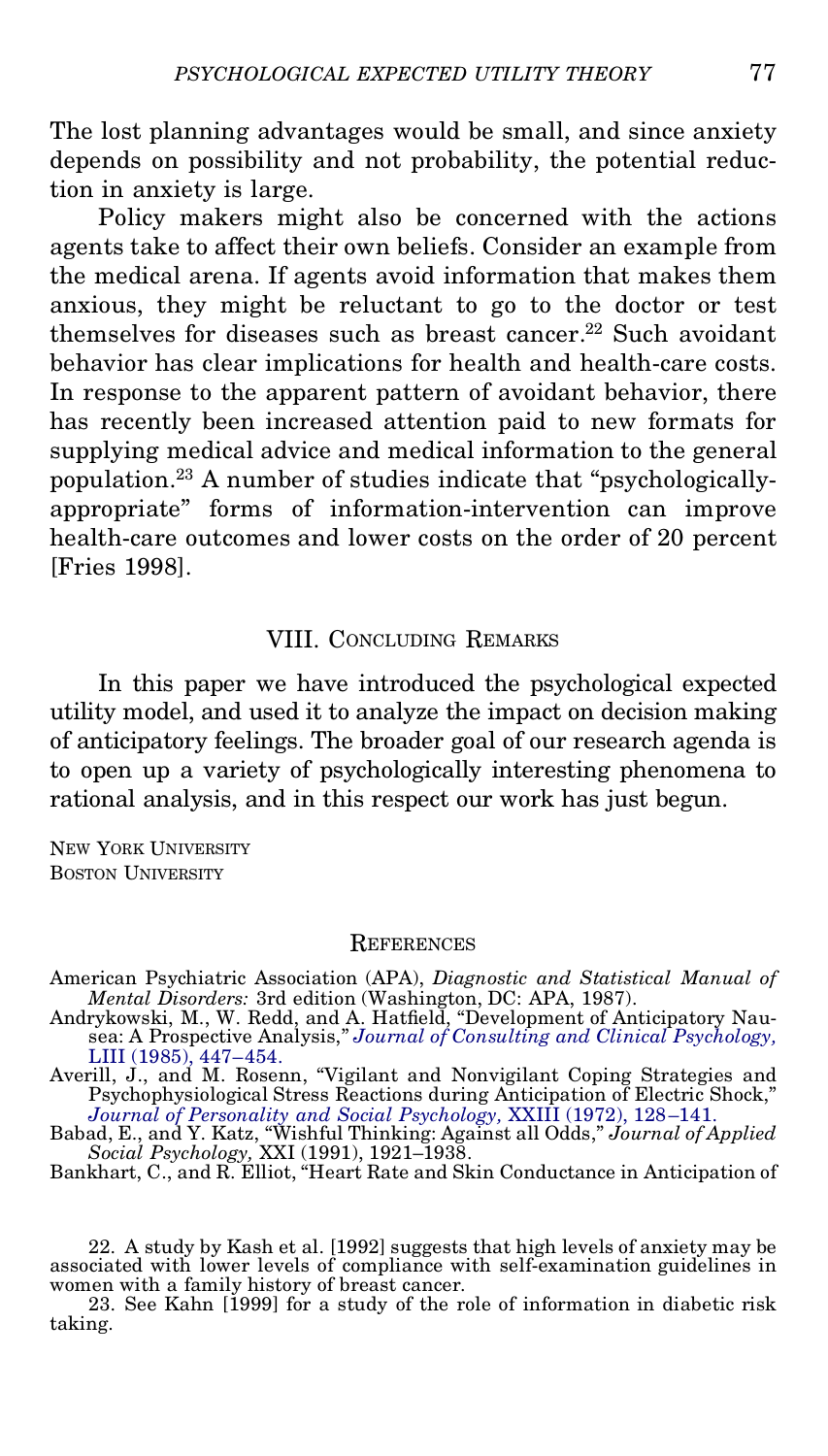Shocks with Varying Probability of Occurrence," *[Psychophysiology,](http://www.ingentaselect.com/rpsv/cgi-bin/linker?ext=a&reqidx=/0048-5772^281974^2911L.160[aid=894463,nlm=4821616])* XI (1974), [160–174.](http://www.ingentaselect.com/rpsv/cgi-bin/linker?ext=a&reqidx=/0048-5772^281974^2911L.160[aid=894463,nlm=4821616])

- Barsky, R., F. T. Juster, M. Kimball, and M. Shapiro, "Preference Parameters and Behavioral Heterogeneity: An Experimental Approach in the Health and Retirement Study," *Quarterly Journal of [Economics,](http://www.ingentaselect.com/rpsv/cgi-bin/linker?ext=a&reqidx=/0033-5533^281997^29112L.537[aid=894464,cw=1])* CXII (1997), 537–580.
- Bell, D., "Disappointment in Decision Making under Uncertainty," *[Operations](http://www.ingentaselect.com/rpsv/cgi-bin/linker?ext=a&reqidx=/0030-364X^281985^2933L.1[aid=894465,csa=0030-364X^26vol=33^26iss=1^26firstpage=1]) [Research,](http://www.ingentaselect.com/rpsv/cgi-bin/linker?ext=a&reqidx=/0030-364X^281985^2933L.1[aid=894465,csa=0030-364X^26vol=33^26iss=1^26firstpage=1])* XXXIII (1985), 1–27.
- Bernheim, D., "Do Households Appreciate their Financial Vulnerabilities? An Analysis of Actions, Perceptions, and Public Policy," *Tax Policy and Economic Growth* (Washington, DC: American Council for Capital Formation, 1995).
- Bernheim, D., J. Skinner, and S. Weinberg, "What Accounts for the Variation in Retirement Wealth among U. S. Households," NBER Working Paper No. 6227, 1997.
- Bernheim, D., and D. Garrett, "The Determinants and Consequences of Financial Education in the Workplace: Evidence from a Survey of Households," NBER Working Paper No. 5667, 1996.
- Breznitz, S., *Cry Wolf* (Hillsdale, NJ: Lawrence Erlbaum Associates, 1984).
- Cacciopo, J., D. Klein, G. Berntson, and E. Hatfield, "The Psychophysiology of Emotion," in *Handbook of Emotions,* M. Lewis and J. Haviland, eds. (New York: Guilford Press, 1993).
- Caplin, A., and J. Leahy, "Psychological Expected Utility Theory and Anticipatory Feelings," Research Report 97-37, C. V. Starr Center, New York University, 1997.
- Caplin, A., and J. Leahy, "The Supply of Information by a Concerned Expert," Research Report 99-08, C. V. Starr Center, New York University, 1999.
- Cook, J., and L. Barnes, "Choice of Delay of Inevitable Shock," *Journal of Abnor-mal and Social Psychology,* LXVIII (1964), 669–672.
- Damasio, A., *Descartes' Error: Emotion, Reason, and the Human Brain* (New York: Putnam, 1994).
- Elster, J., and G. Loewenstein, "Utility from Memory and from Anticipation," in *Choice over Time,* G. Loewenstein and J. Elster, eds. (New York: Russell Sage Foundation, 1992).
- Epstein, L., and S. Zin, "Substitution, Risk Aversion, and the Temporal Behavior of Consumption and Asset Returns: A Theoretical Framework," *Econometrica,* LVII (1989), 937–969.
- Eysenck, M., *Anxiety and Cognition: A Unied Theory* (Hove, UK: Psychology Press, 1997).
- Farmer, R., "R.I.N.C.E Preferences," *Quarterly Journal of [Economics,](http://www.ingentaselect.com/rpsv/cgi-bin/linker?ext=a&reqidx=/0033-5533^281990^29105L.43[aid=894467])* CV (1990), [43–60.](http://www.ingentaselect.com/rpsv/cgi-bin/linker?ext=a&reqidx=/0033-5533^281990^29105L.43[aid=894467])
- 
- Fishburn, P., *The Foundations of Expected Utility* (Boston: D. Reidel, 1982). Fries, J., "Reducing the Need and Demand for Medical Services," *[Psychosomatic](http://www.ingentaselect.com/rpsv/cgi-bin/linker?ext=a&reqidx=/0033-3174^281998^2960L.140[aid=894468,csa=0033-3174^26vol=60^26iss=2^26firstpage=140,nlm=9560860]) [Medicine,](http://www.ingentaselect.com/rpsv/cgi-bin/linker?ext=a&reqidx=/0033-3174^281998^2960L.140[aid=894468,csa=0033-3174^26vol=60^26iss=2^26firstpage=140,nlm=9560860])* LX (1998), 140–142.
- Frijda, N., "Moods, Emotion Episodes, and Emotions," in *Handbook of Emotions,* M. Lewis and J. Haviland, eds. (New York: Guilford Press, 1993).
- Gerritsen, W., C. Heijnen, V. Wiegant, B. Bermond, and N. Frijda, "Experimental Social Fear: Immunological, Hormonal, and Autonomic Concomitants," *[Psy](http://www.ingentaselect.com/rpsv/cgi-bin/linker?ext=a&reqidx=/0033-3174^281996^2958L.273[aid=224729,csa=0033-3174^26vol=58^26iss=3^26firstpage=273,nlm=8771627])[chosomatic](http://www.ingentaselect.com/rpsv/cgi-bin/linker?ext=a&reqidx=/0033-3174^281996^2958L.273[aid=224729,csa=0033-3174^26vol=58^26iss=3^26firstpage=273,nlm=8771627]) Medicine,* LVIII (1996), 273–286.
- Grant, S., A. Kajii, and B. Polak, "Intrinsic Preference for Information," *[Journal](http://www.ingentaselect.com/rpsv/cgi-bin/linker?ext=a&reqidx=/0022-0531^281998^2983L.233[aid=894469]) of [Economic](http://www.ingentaselect.com/rpsv/cgi-bin/linker?ext=a&reqidx=/0022-0531^281998^2983L.233[aid=894469]) Theory,* LXXXIII (1998), 233–259.
- Harless, D., and C. Camerer, "The Predictive Utility of Generalized Expected Utility Theories," *Econometrica,* LXII (1994), 1251–1289.
- Harris, C., "Existence and Characterization of Perfect Equilibrium in Games of Perfect Information," *Econometrica,* LIII (1985), 613–628.
- Hinderer, K., *Foundations of Non-Stationary Dynamic Programming with Discrete Time Parameter* (New York: Springer-Verlag, 1970).
- Hogarth, R., and H. Kunreuther, "Decision Making under Ignorance: Arguing with Yourself," *Journal of Risk and Uncertainty,* X (1995), 15–36.
- Isen, A., "Positive Affect and Decision Making," in *Handbook of Emotions,* M. Lewis and J. Haviland, eds. (New York: Guilford Press, 1993).
- Jacobsen, P., D. Bovberg, and W. Redd, "Anticipatory Anxiety in Women Receiving Chemotherapy for Breast Cancer," *Health [Psychology,](http://www.ingentaselect.com/rpsv/cgi-bin/linker?ext=a&reqidx=/0278-6133^281996^2912L.469[aid=894473,csa=0278-6133^26vol=12^26iss=6^26firstpage=469])* XII (1996),  $469 - 475$ .